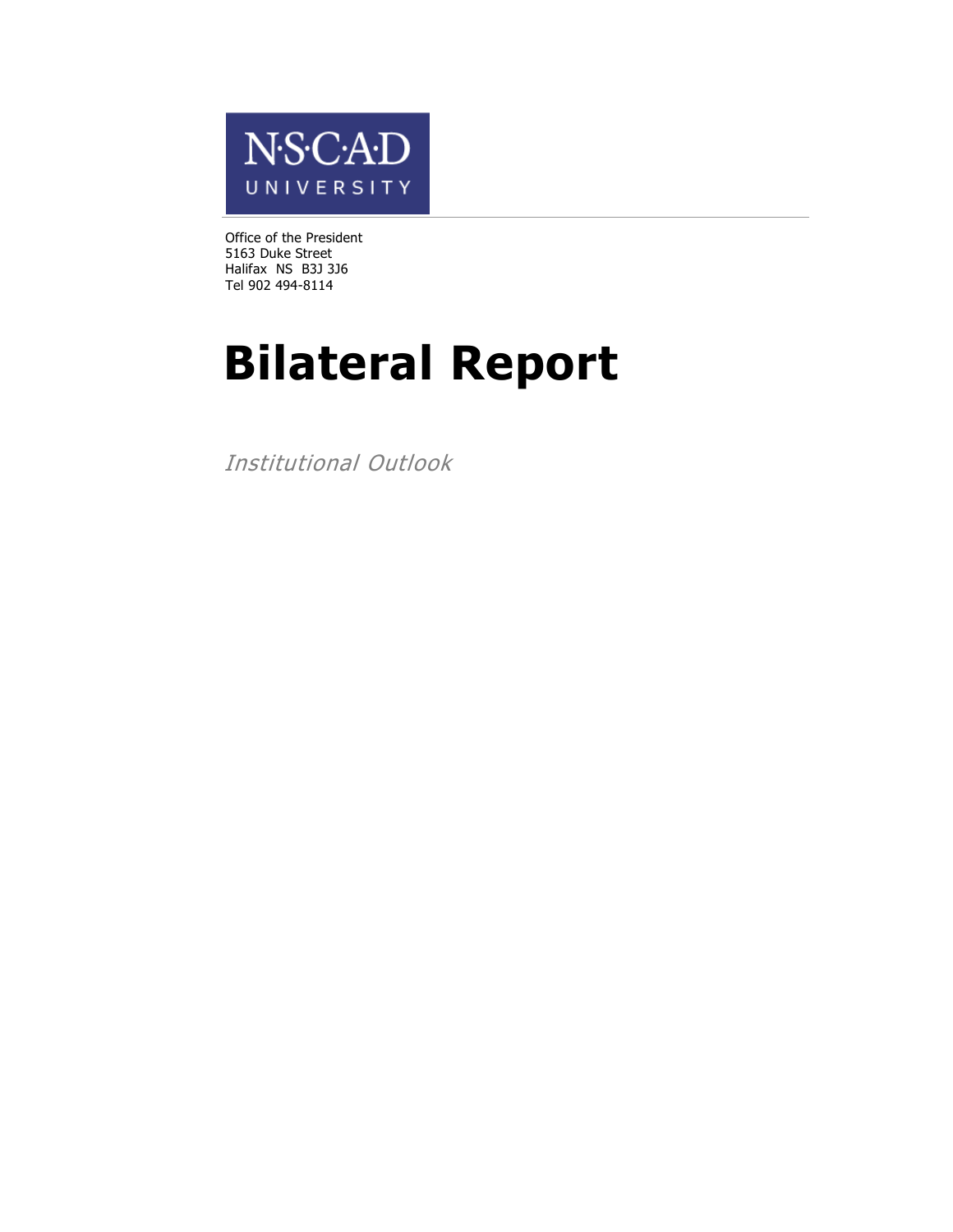# **The NSCAD Vision**

Harnessing the creative process as a catalyst for change.

# **The NSCAD Mission**

Advance critical inquiry and creative thinking.

Creativity is the foundation for innovation.

# **1. Describe your institution's strengths and opportunities, including areas of differentiation from other institutions.**

NSCAD University is Canada's oldest fine art degree granting university offering undergraduate degrees since 1969 and graduate degrees since 1973, and the only independent institution offering a full range of undergraduate and graduate programming in visual art and design east of Ontario.

NSCAD University provides education in the visual arts, craft and design that are only offered by this institution. NSCAD is different from any other post-secondary institution in the province because of the degrees offered and its studio-based education.

# **Strengths**

NSCAD offers a wide range of practical and theoretical studies in fine and media arts, craft and design. NSCAD educates and sustains a supportive community of students, artists, educators, galleries and creative professionals. NSCAD grants Bachelor degrees in Fine Arts, Design and Arts with a Major in Art History, graduate degrees in a Design and Fine Arts as well as three Post-Baccalaureate Certificates.

NSCAD's undergraduate programs involve four years of study, leading to professional degrees and a foundation of skills and knowledge in a specific field. Undergraduate students learn to solve problems, communicate visually with a variety of tools and techniques, and think critically in an environment that encourages individual expression. More than 1,700 children and adults participate in a variety of education programs offered by NSCAD's School of Extended Studies yearly.

NSCAD alumni hold positions in virtually every public gallery and art school across the country. Our alumni are leaders in their fields, shaping contemporary art and culture, pioneering breakthrough design and acting as catalysts for change in communities around the world. On a local level, many artisans and musicians who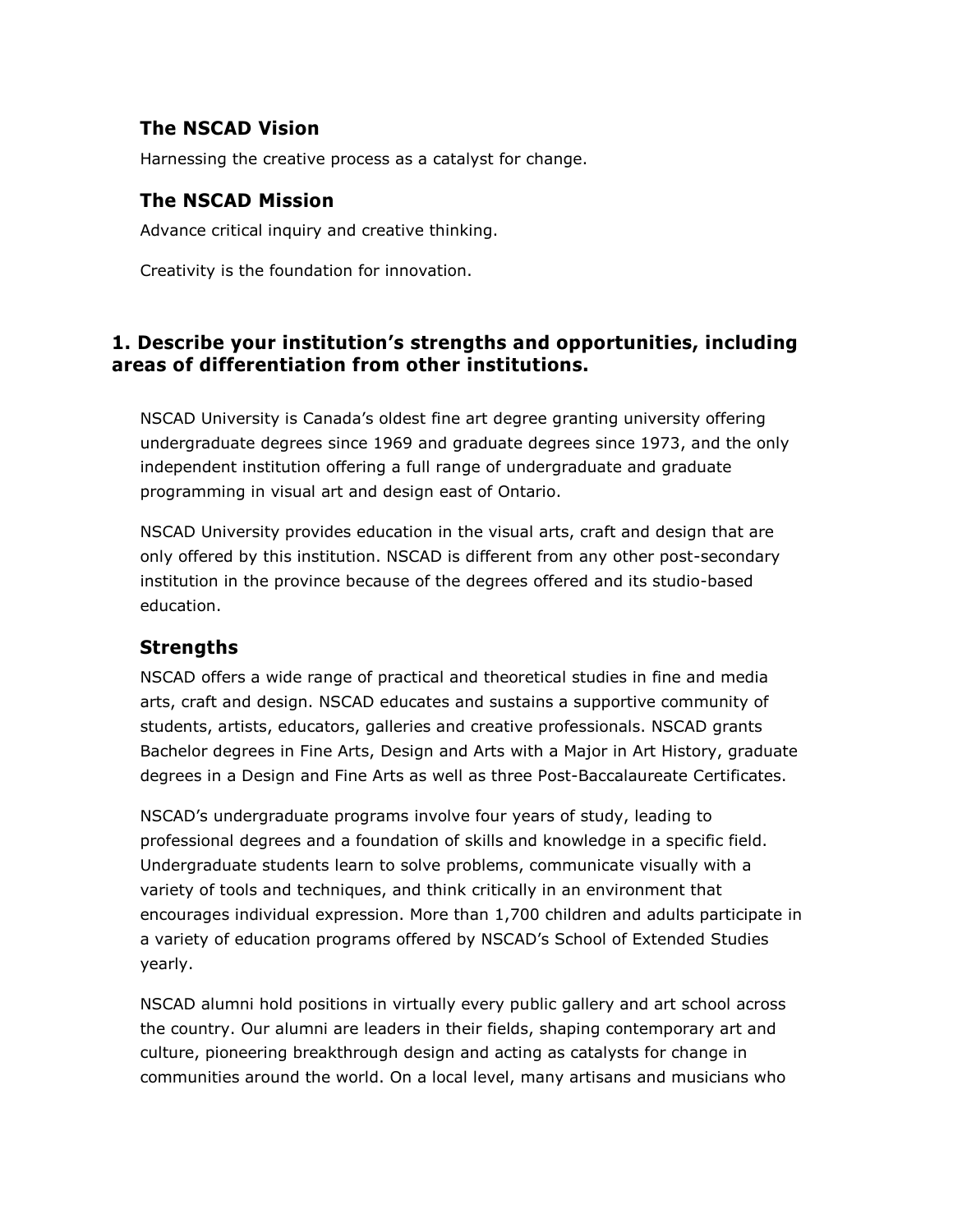collectively create the artistic business, pride and identity of Atlantic Canada have studied, been employed by, or participated in the operation of NSCAD.

NSCAD is a unique university with a storied 125-year history that boasts an international reputation in the world of visual art. The NSCAD legacy and influence in international contemporary art is unparalleled by any other art school in the country. The public lectures over the past several decades have attracted the highest caliber of international art, craft and design practitioners. NSCAD has attracted national and international participation and collaboration with art institutions by being an active and contemporary competitor in the worldwide collective of art institutions.

> Throughout its storied history, NSCAD has been a leader in this area. The school is indeed a unique and special place, offering not just an education but an experience that few other institutions can boast. Over the past few months it has become clear how much NSCAD means to Halifax, to Nova Scotia, and in fact the entire country. The college may be the smallest of Canada's four arts schools, but there's no question that it has the heart and spirit of institutions twice its size. —Darrell E. Dexter, Q.C., M.L.A. Premier of Nova Scotia

# **Differences**

What sets NSCAD apart from other universities in the province is its program offerings and studio-based curriculum. NSCAD students enjoy a close-knit community with supportive faculty and staff with unique opportunities for exchanges, off campus study, internships, practicums, and community service learning. NSCAD arms our students with creative problem solving and entrepreneurial skills to forge their own path.

NSCAD creates an educational environment that fosters an interdisciplinary approach to intellectual investigation and the creative process. The effectiveness of the unique education and experience NSCAD offers correlates with the multifaceted facility, dedicated faculty, supportive administrative team and creative thinking, multitalented students. These four elements combine to create the unique environment and educational philosophy that make NSCAD a progressive and accomplished art school.

NSCAD's first year consists of two semesters of Foundation Studies. This experience builds a broad base of knowledge in the visual arts. A prerequisite for further study, Foundation introduces critical thinking, the development of a visual vocabulary, and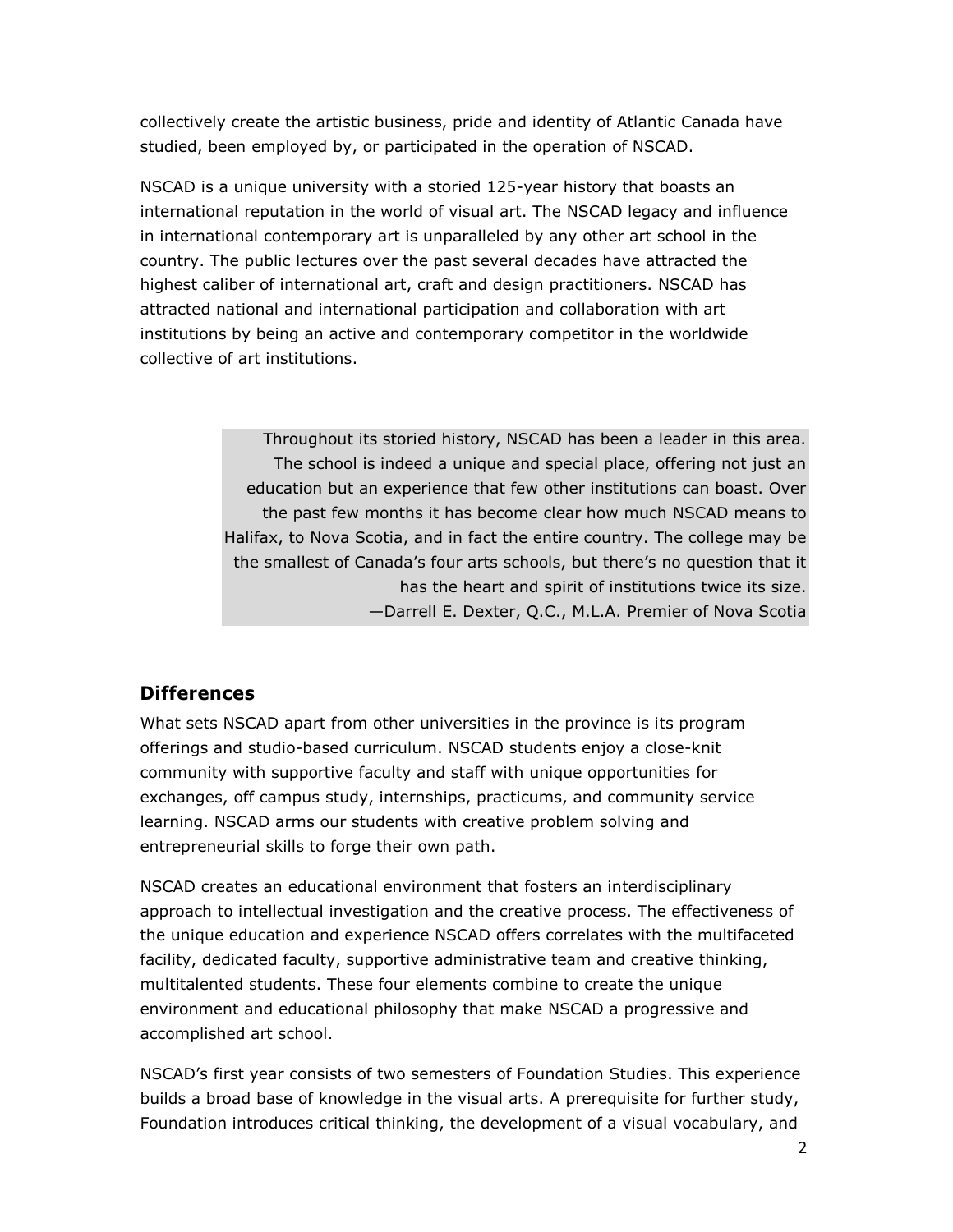key concepts and practices in art, craft and design, exploring a wide range of ideas, approaches, processes and materials.

The NSCAD design program teaches students to communicate and solve problems across a broad range of media. Students develop a well-rounded approach to design in fields ranging from print design to product development, from interactive media to information architecture. Critical thinking and the expression of the imagination are equally important. Design courses involve the application of practical skills, such as photography and drawing, to the solution of challenging problems, as well as academic skills including research, design theory and history.

The Media Arts Division offers courses in photography, film, sound, installation, performance, video, interactive and web media and printed matter. Undergraduate degree programs include a Bachelor of Fine Arts with a major in photography, film or intermedia and an interdisciplinary Bachelor of Fine Arts, combining media arts courses with programing from other divisions. Emphasizing subjective and theoretical approaches through language, image, time, site and technology, studio work is pursued in a context of social and theoretical understandings of technology, art and culture.

> It was during my NSCAD days that Andrew and I put together a band that is still recording and touring with the same line-up 20+ years later. We always make the album art ourselves. We usually direct and often shoot and edit our music videos ourselves. Thanks for the tools and high concept, NSCAD. —NSCAD grads Chris Murphy and Andrew Scott with the band Sloan

The Fine Arts Division comprises the areas of Sculpture, Painting, Printmaking and Drawing. The Fine Arts Major is characterized by a concentration in elected combinations of these areas, but also provides opportunity for exploration in other disciplines. Formal, contemporary, historical, material and theoretical perspectives are addressed within a spirit of interdisciplinarity.

The Historical and Critical Studies Division is integral to NSCAD's studio-based programs in art, craft and design. Courses in art history, English, film history and theory, art education and critical studies serve as both program requirements and general academic electives. Ranging from introductory surveys to senior seminars, these courses bring together students from all divisions, fostering a crossdisciplinary flow of ideas and interaction.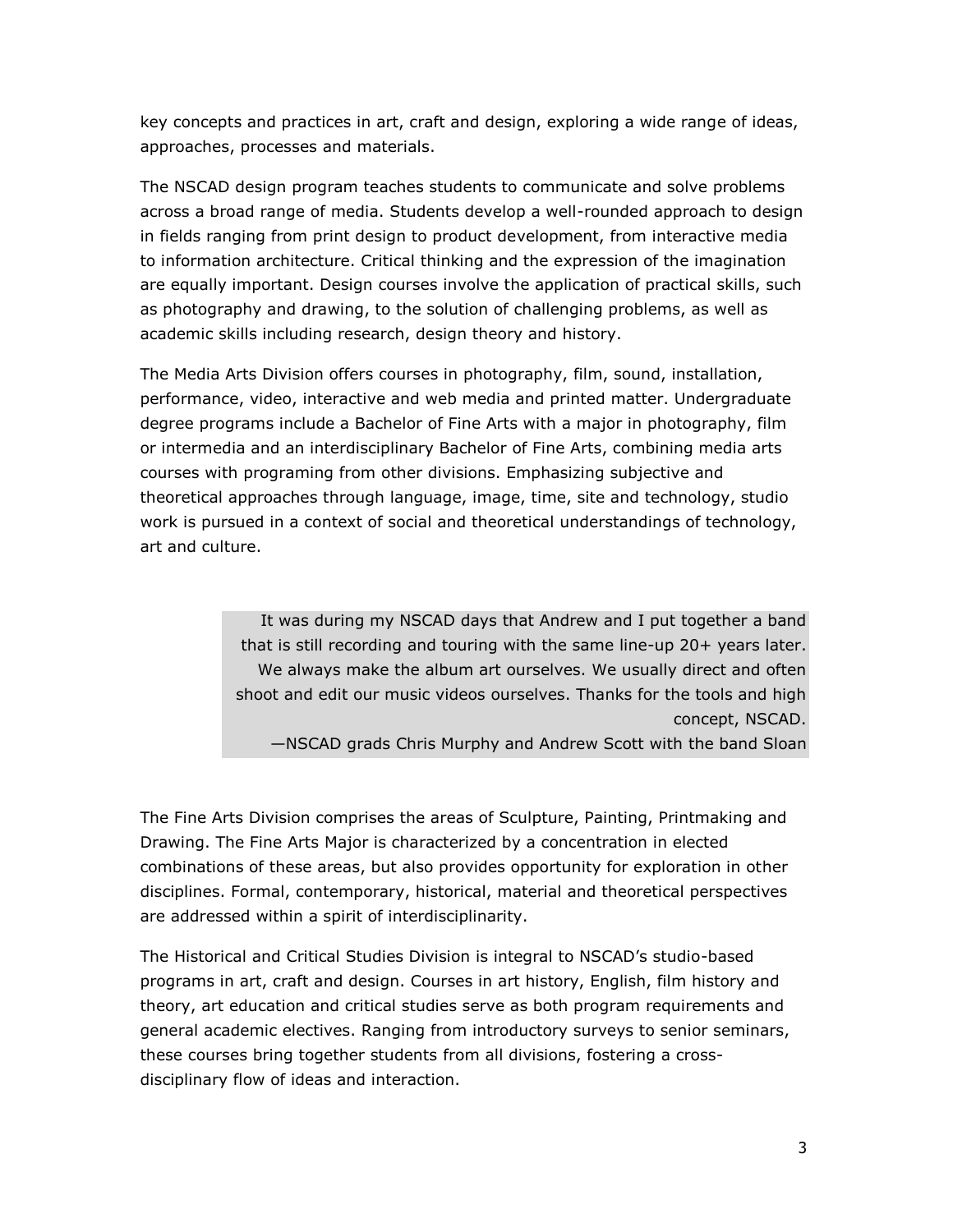The Craft division offers majors in Textiles/Fashion, Ceramics and Jewellery Design and Metalsmithing. Students in the Craft programs pursue individual forms of expression while being challenged to think critically and seek innovative solutions. The major in Jewellery Design and Metalsmithing program offers students opportunities to explore the media and practices of jewellery and holloware. The jewellery faculty and alumni are very highly regarded across the country, winning many national and international awards.

> If I didn't work at NSCAD, I don't know if I would have been given this honour. I feel that as a member of the faculty that I have a responsibility to my students, to my art, to be out on that edge. The students are the ones who'll advance even further. —NSCAD professor Kye-Yeon Son, winner of the 2011 Saidye Bronfman Award for excellence in fine craft.

# **Opportunities**

NSCAD continues to build on the strengths of its history by maintaining and intensifying the traditional arts and crafts while capitalizing on the many new technologies shaping the world and human interaction. NSCAD will continue to explore a more dynamic relationship between creativity and a methodical approach to innovation and sustainability.

NSCAD continues to leverage its innovation potential by adding to its research capabilities and by increasing the possibilities for collaboration with business institutions and other entities in the art and non-art world. Building upon NSCAD excellence in research, NSCAD will produce social, cultural and commercial innovations by fostering creative collaborations between students, faculty, government, other centres for higher education, and the broader community.

NSCAD believes in the integration of its creative principles beyond the traditional art world, changing the way society conceptualizes the relationship between creativity, research and business innovation. NSCAD is investigating further collaborations with three metro universities—Saint Mary's University, Dalhousie University and Mount Saint Vincent University—and the Nova Scotia Community College.

As the Nova Scotia demography and economy evolves to respond to changing times, innovation needs to take place across the province. Throughout our diverse communities, government and NGOs, in businesses both large and small have an opportunity to collaborate and grow through our interconnected world-class postsecondary institutions. Whether the dramatic shift from rural to urban living, the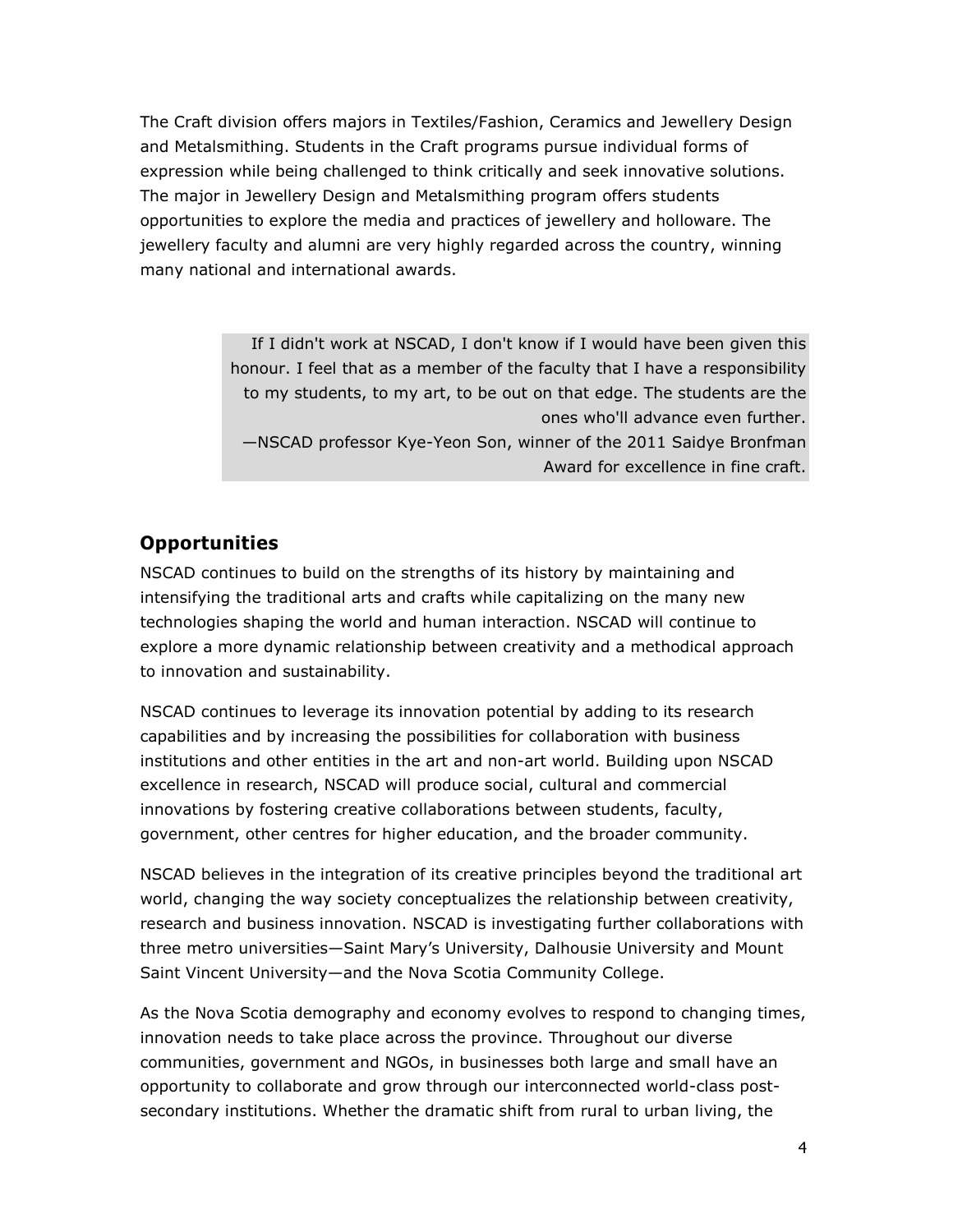looming realities of a silver economy or the move away from traditional to a creative/knowledge-based economy, meeting the challenges and taking advantage of the opportunities presented in the years ahead will require a creative collaboration that utilizes the strengths and assets in abundance throughout the province.

> At the heart of Halifax, and Nova Scotia for that matter, is culture. It's what makes us unique, innovative, sometimes a little strange but oftentimes enviable. Here art is practically a natural resource. —Allison Saunders, *The Coast*

Today's global marketplace is fuelled by the exchange of ideas. Ideas are generated through continuous learning and the critical and creative exploration of perceptions and understandings. Among the best equipped for this pursuit are the individuals that make up the foundation of our creative infrastructure: visual artists and designers. NSCAD University's unique approach to education focuses on encouraging balance between structure and spontaneity, and connecting practical skills with innovative thinking. Our faculty, students and alumni are at the heart of the burgeoning industry of ideas, with discovery constantly at their fingertips.

Building on its 125-year history, NSCAD University continues to embrace new technologies to better leverage the critical and creative thinking for which it is internationally known. As a creative incubator, NSCAD University is a vital link in the development of new and improved products and services. Traditional principles of art, craft and design are highly transferable and affect all areas of society, including education, heritage, commerce, health care and technology.

> You can see the legacy that's been built there. It's such a huge force in the Canadian art world. I think there are so few institutions that foster that kind of experimentation and learning and legacy. It's really remarkable, both for its heyday and continuing to now. —Denise Markonish, curator of *Oh, Canada*, a survey of Canadian art now on display at MASS MoCA (Massachusetts Museum of Contemporary Art) in North Adams, MA.

**2. Please outline your institution's enrolment strategy for 2013 to 2018, including your institution's desired mix of students (Nova**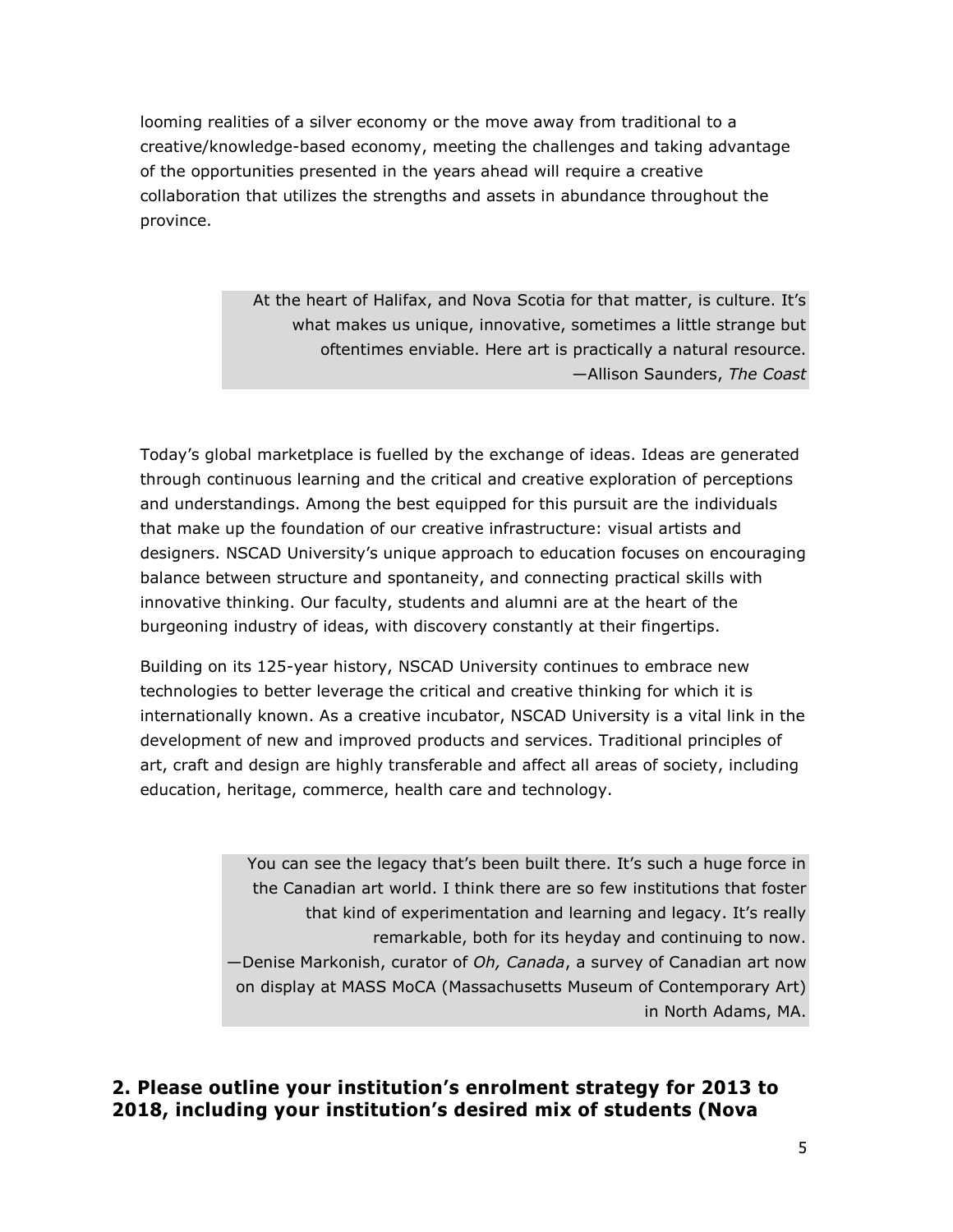# **Scotia, out-of-province, international).**

#### **Enrolment Overview**

NSCAD has a widespread, outstanding academic reputation. Our alumni and faculty are known for their creativity, innovation and commitment to arts education. We attract highly qualified applicants and we graduate students that go on to be leaders in the visual arts field across Canada and around the world.

Over the past five years, enrolment at NSCAD has hovered around 1,000 part-time and full-time students. Enrolment success is linked to a combination of external and internal variables, like demographic changes, increased regional and international competition, a confused institutional image, or deeply ingrained institutional practices. Only the pursuit of strategic data-driven phased improvements and innovations will result in substantial and long-lasting improvements. NSCAD is committed to pursuing strategic data-driven improvements in student recruitment and retention programming moving forward.

We have recently developed a new comprehensive student recruitment plan and initiated formal retention analysis and planning. We know that we have opportunities to expand our "sales force" in a meaningful way, as currently our students, faculty and alumni are active recruiters for NSCAD without any formal programs in place. With a little effort, we expect to see increased faculty, staff and student involvement in high school outreach and increased prospective student referrals. We have opportunity for increased outreach through a new Faculty in Schools Program, a Student Ambassador Program, a new Campus Visit Incentives Program, and we will be able to generate new applications by increasing the number of articulation agreements we have with feeder colleges across Canada, including the Nova Scotia Community College. There is also potential to expand our student enrolment numbers from Ontario and Western Canada, which have untapped potential for NSCAD as we have only started to invest in sophisticated student recruitment programming in Canadian markets. NSCAD University is a unique university, and has untapped niche market potential. NSCAD remains the only visual arts university east of Toronto. Additionally, NSCAD has started to become successful in attracting international student applicants, and we project our international student enrolment will continue to diversify and increase over the next five years.

Though we are facing dramatic high school enrolment declines in Atlantic Canada, we are seeing overall numbers of students participating in post-secondary education increasing across the country. We are also seeing the number of graduates of postsecondary institutions increasing. Additionally, there are more students enrolling in and graduating from Visual & Performing Arts and Communication Technologies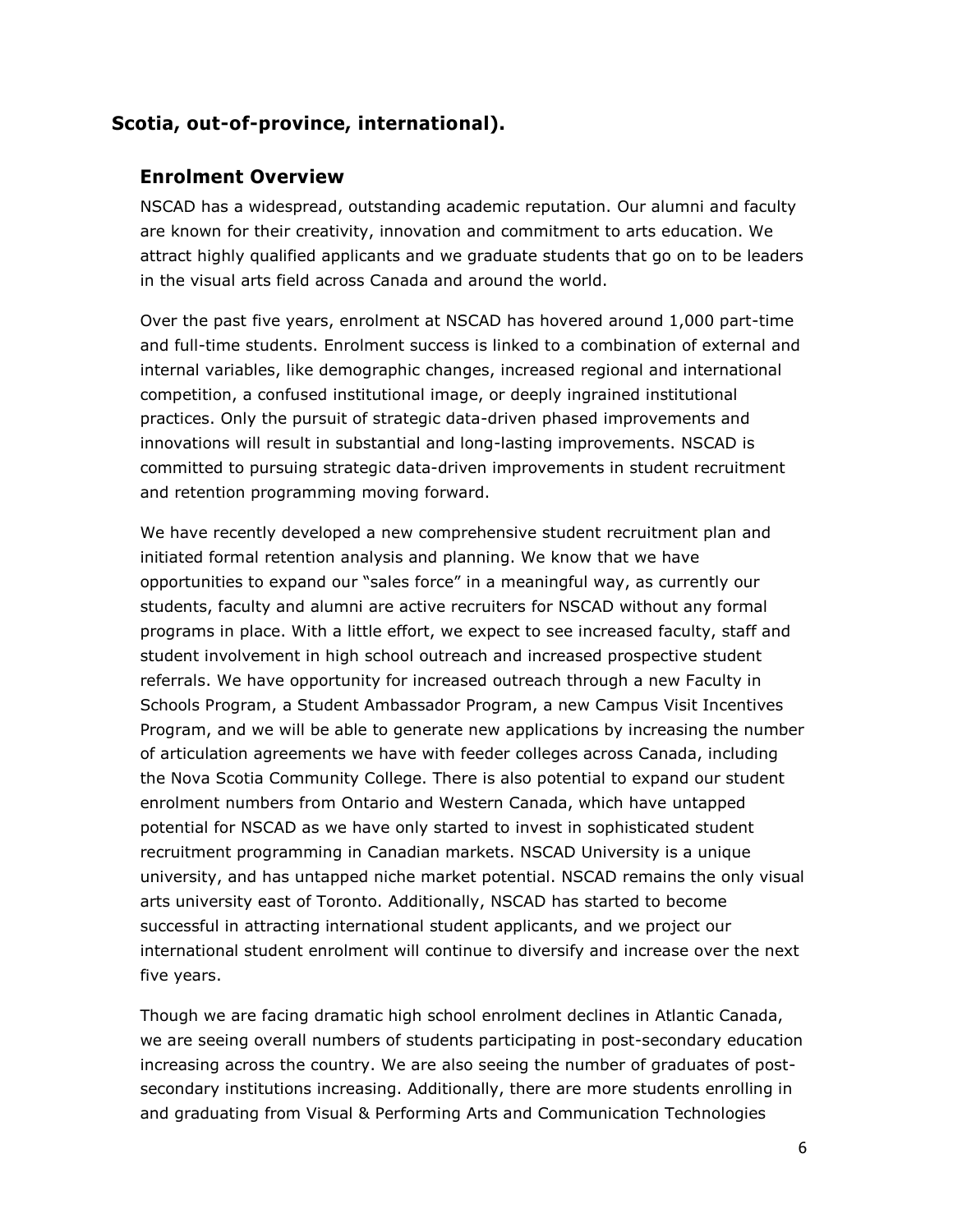degree and certificate programs across the country, according to Statistics Canada's most recent reports. We know the demography is changing and the silver economy is going to be part of our reality very soon, and know that we will have opportunities to attract older students to NSCAD to pursue courses in their quest for a lifelong education.

# **New Student Recruitment Initiatives**

Through generous external donor funding NSCAD is moving forward with rigorous recruitment efforts. Through increased student recruitment activities and programming and the implementation of retention programs to retain students, we project that NSCAD's enrolment will increase over the next five years. New student recruitment initiatives that we are undertaking are:

- **Implement ezRecruit™ CRM**: ezRecruit™ CRM is a Web-based contact relationship management system that helps schools build and manage relationships and improve workflows. Specifically, ezRecruit™ CRM will allow us to automate, target and track all interactions with prospects, applicants, parents and counsellors.
- **Development of a Comprehensive Student Recruitment Plan by Market**: We have developed a strategy for each of our Canadian and international markets, including specific application and admit targets and tactics. We have a new focus on specific Canadian markets, namely Nova Scotia, Ontario and Western Canada. This also includes actively promoting our new scholarship & financial aid awards and bursaries.
- **Development of an Outreach Plan to Engage the NSCAD Community**: We are developing a new Faculty in Schools Program, an Alumni Student Referral Program, a Student Ambassador Program, and a Campus Visits Incentive program to engage our community in becoming active ambassadors and recruiters for NSCAD.
- **Institutional Rebranding Exercise**: NSCAD is issuing a request for proposals to secure a public relations company that can help the institution define and clarify its institutional image. All promotional materials will undergo a complete re-brand.
- **Development of an International Agent Network**: NSCAD is just beginning to work with international agents to expand our reach around the globe, without spending the amount of time and money it requires to visit all of these international markets in person.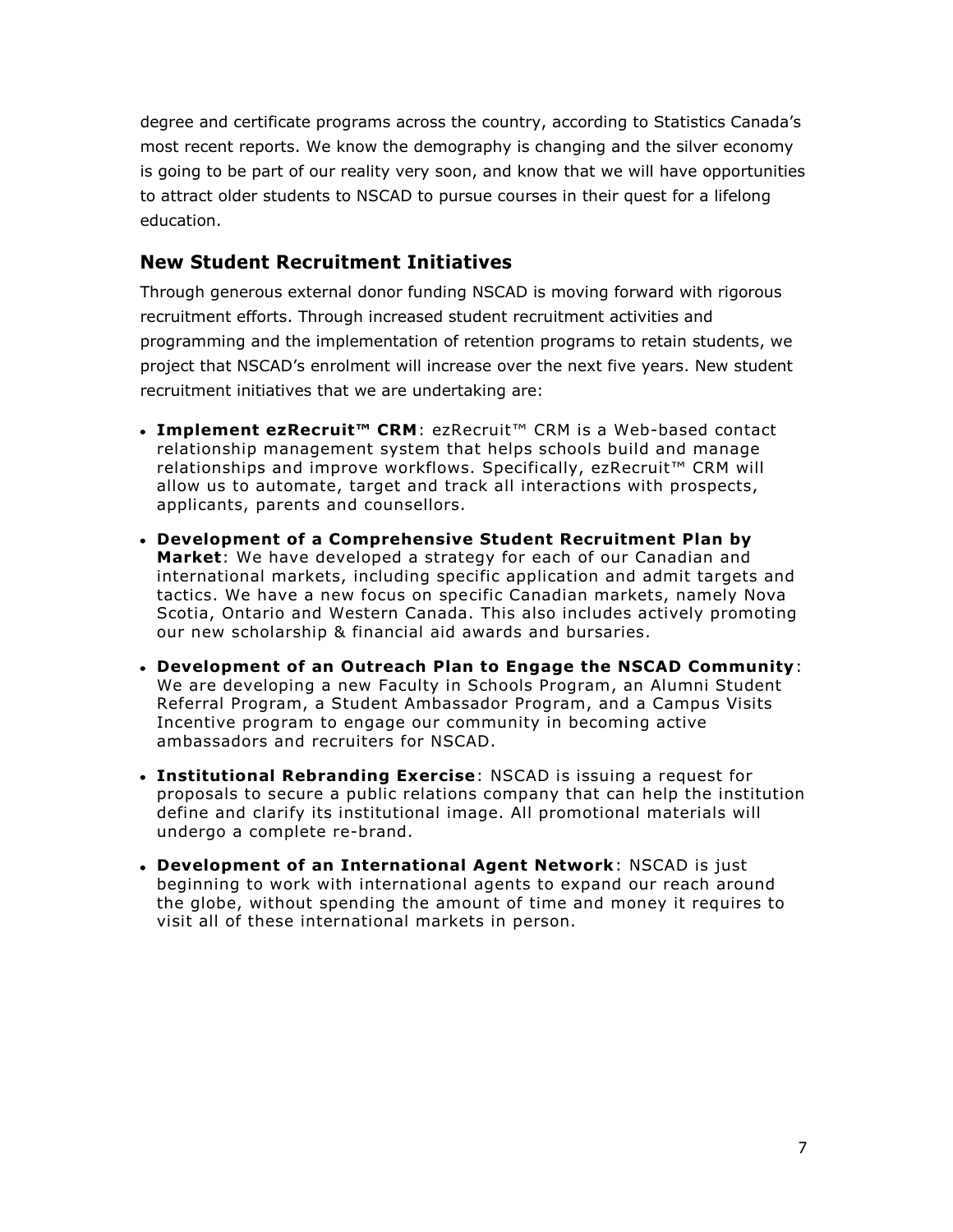# **Projected Breakdown of NSCAD's Enrolment over Five Years**

Through increased student recruitment activities and programming and the implementation of retention programs to retain students, we project that NSCAD's enrolment will increase over the next five years. The projected breakdown of overall enrolment is found below by province and country. We project that:

- Students from Nova Scotia will comprise 49-50% of the student body;
- Students from Ontario will comprise 22-24% of the student body;
- Students from Alberta & British Columbia will comprise 5-6% of the student body;
- Students from PEI, Newfoundland and New Brunswick will comprise 5-6% of the student body;
- Students from Quebec will comprise 2% of the student body;
- Students from Manitoba & Saskatchewan, the Northwest Territories, Nunavut and Yukon will comprise 2% of the student body;
- International students will comprise 12–13% of the student body.

Recommendations for expanding and balancing overall enrolment at NSCAD:

- Expand overall enrolment by 3.5% per year until 2017;
- Increase incoming student class by 2% per year until 2017;
- Increase retention rate 1.5% per year to 2017; and
- Establish a five-year sustainable enrolment strategy.

Managing enrolment is not an exact science; it involves a lot of research, hard work, and some good luck. It is a constantly changing field, and is expanding rapidly in Canada and requires quick, flexible adaptation to student market demands. The development of strategic data-driven student recruitment programs and a retention strategy will allow NSCAD to increase and balance its student enrolment in a way that we have been unable to do in the past. In this report, we have outlined a number of innovative ways that NSCAD can build and balance enrolments over the next five years. NSCAD has great potential to attract and retain Canadian and international students moving forward.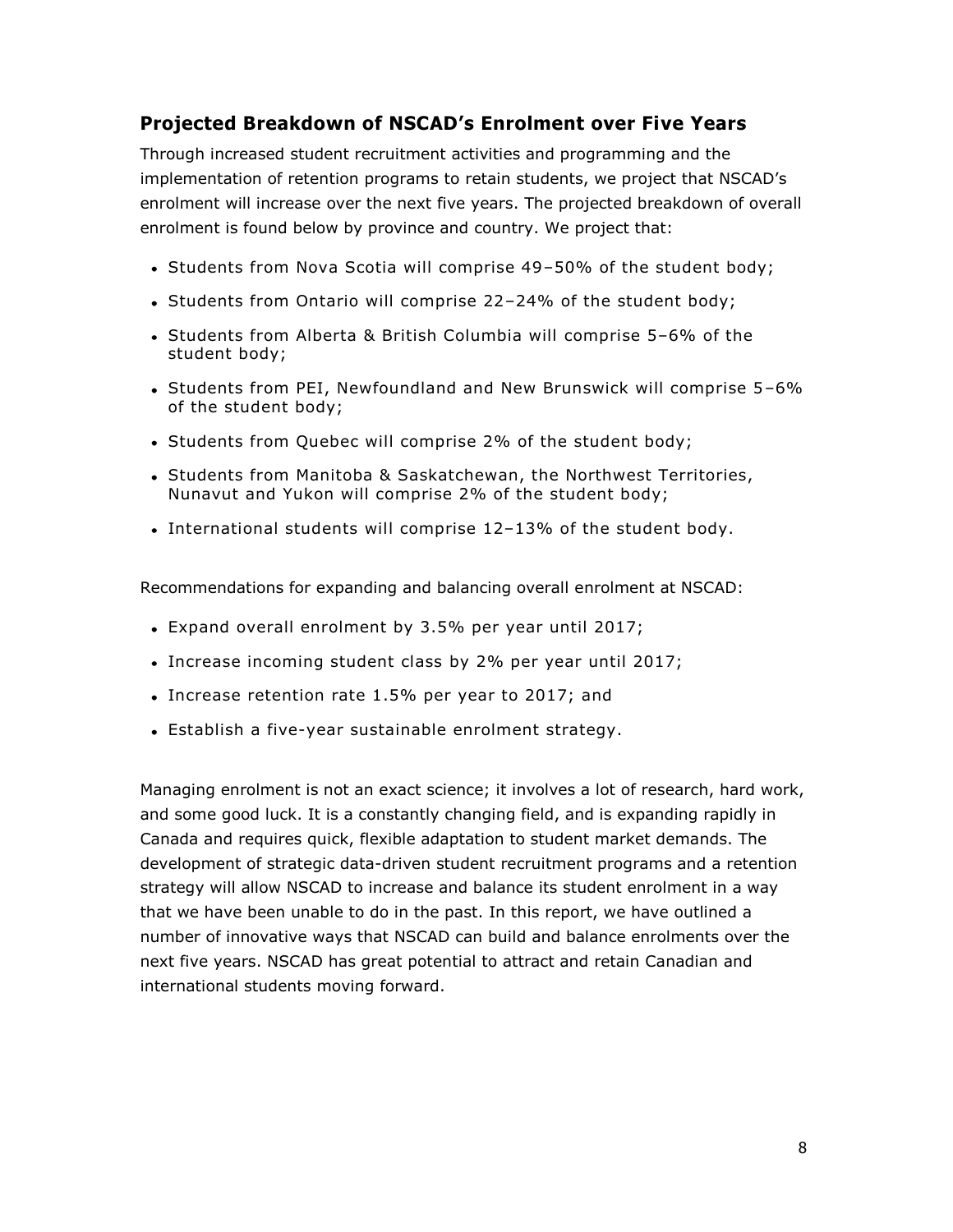#### **3. Please outline any priority areas for teaching and research including any anticipated major changes in program delivery and areas for expansion or reduction.**

NSCAD is one of four independent institutions of art and design in Canada and the first to become degree granting for both undergraduate (1969) and graduate (1973) programs. Though NSCAD has long held degree-granting capability, it also led the way in Canada by a decision to brand the institution as NSCAD University, a direction followed by Emily Carr College of Art + Design which became Emily Carr University of Art + Design and the Ontario College of Art and Design renamed as OCAD University.

Provincial governments in British Columbia, Alberta and Ontario continue to recognize and invest in the essential uniqueness of their institutions of art and design and have moved to assure and protect their independent status. In January 2013, the Government of British Columbia announced an investment of \$113 million for a \$134 million project to construct new facilities for Emily Carr University of Art + Design.

In Ontario, since 2000, the Government of Ontario has committed major funds to OCAD University for capital expansion and renewal including an annual investment of \$2 million for the cross-disciplinary Digital Futures program. In 2008, the Ministry of Training, Colleges, and Universities (MTCU) announced a \$2.15 million investment into campus renewal at OCAD. In March 2008, as part of its Ontario budget announcement, the Ministry of Research and Innovation announced \$9 million investment to establish a research and innovation laboratory in interactive and digital media which will eventually be integrated into a planned Centre for Research and Graduate Studies. In January 2010, OCAD received \$636,720 over three years to expand its Aboriginal Visual Culture Program, through the Aboriginal Post-secondary Education and Training Action Plan, a program of the Ontario Ministry of Training, Colleges and Universities. In March 2010, OCAD purchased two adjoining buildings adding an additional  $114,000$  ft<sup>2</sup> to the university's campus. The purchase was financed in part by a Strategic Capital Infrastructure Program grant for \$7.5 million from the Ministry of Training, Colleges and Universities. The space is the proposed home of the Digital Futures Centre, the Centre for Visual Studies and the Aboriginal Visual Culture Centre. OCAD immediately occupied 15,000 ft<sup>2</sup> within the properties while commercial tenants concluded the remainder of their leases. The government of Ontario has, over the last 10 years, invested more than \$50 million above its usual operating grant in support of its independent university of art and design.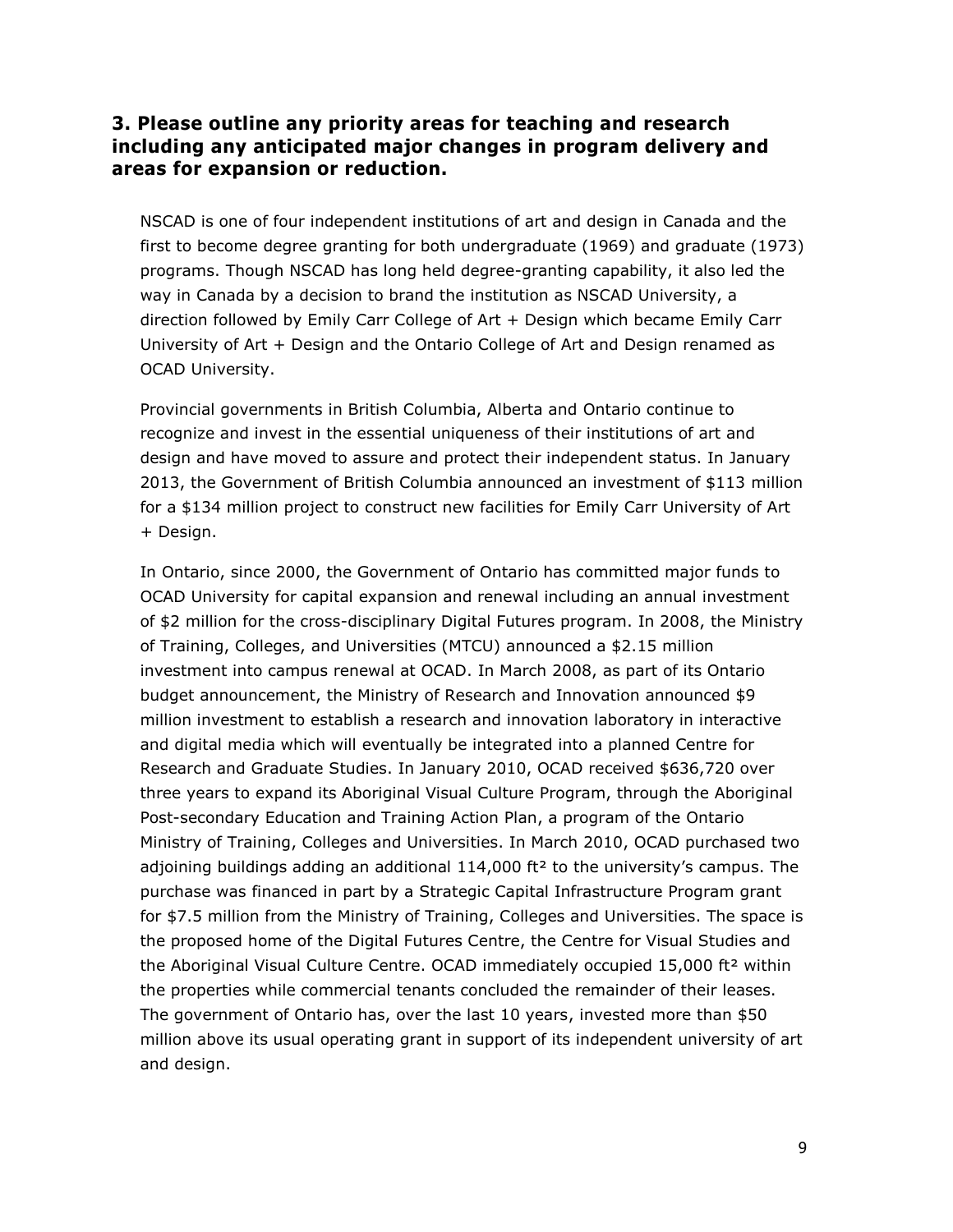NSCAD then, is the only Canadian independent university of art and design to find itself placed in the position of a possible affiliation and/or amalgamation with a more comprehensive HRM university, a direction that research has proven to be significantly deleterious to pedagogy and research at art institutions in Europe, Australia and New Zealand. In *Rethinking the Contemporary Art School* \* it is noted that the tertiary education landscape was dramatically altered forcing publically funded (art) colleges into amalgamation with public research universities. "Eighteen years on from these amalgamations, while universities have generally flourished…art schools are the real casualties. A collapsing of art schools has led to into smaller and smaller units within larger departments so that the art school culture or ecosystem is effectively diminished or diluted and then finally lost has been apparent across Australia" (Buckley and Conomos 5).

Although this introductory analysis is far from complete, the view repeatedly demonstrated from a range of different countries is that: "…art schools are better off as stand-alone educational institutions because of their unique discursive, experimental, and pedagogic attributes, which demonstrably enhance the intellectual, social, and innovation capital of our society as it faces the challenges of the new century." (Buckley and Conomos 16–17).

Recognizing the obvious necessity of ongoing interest from prospective students in order to maintain academic programs at an optimum size, NSCAD plans to continue to offer its long-standing established suite of academic programs including: painting and drawing, printmaking, sculpture, ceramics, textiles and fashion, jewellery and metalsmithing, 2D and 3D design, film, photography and intermedia, art history, art education, as well as cultural and film studies. These programs are well-established and are the reason for NSCAD's national and international reputation for excellence. In the interest of maintaining program excellence and to assure that NSCAD's programs continue to evolve in order to meet contemporary standards and challenges, through NSCAD's Quality Assurance program, all of these programs, with the exception of Design, have completed or will, by April 2013 complete, a major Self-Study and External Review. The Quality Assurance program is intended to ensure that NSCAD academic programs function at the highest possible level. As a result of the Self Study and External Review, recommended changes to enhance each of these programs and student experience have been implemented in 2012 and 2013 with others to follow in succeeding academic years. A similar review of programs in Design is scheduled to begin September 2013 with completion by April 2014.

<sup>\*</sup> Buckley, Brad, and John Conomos. "Introduction.". Rethinking the Contemporary Art School: The Artist, the PhD and the Academy. Brad Buckley and John Conomos. Halifax: Press of the Nova Scotia College of Art and Design, 2009.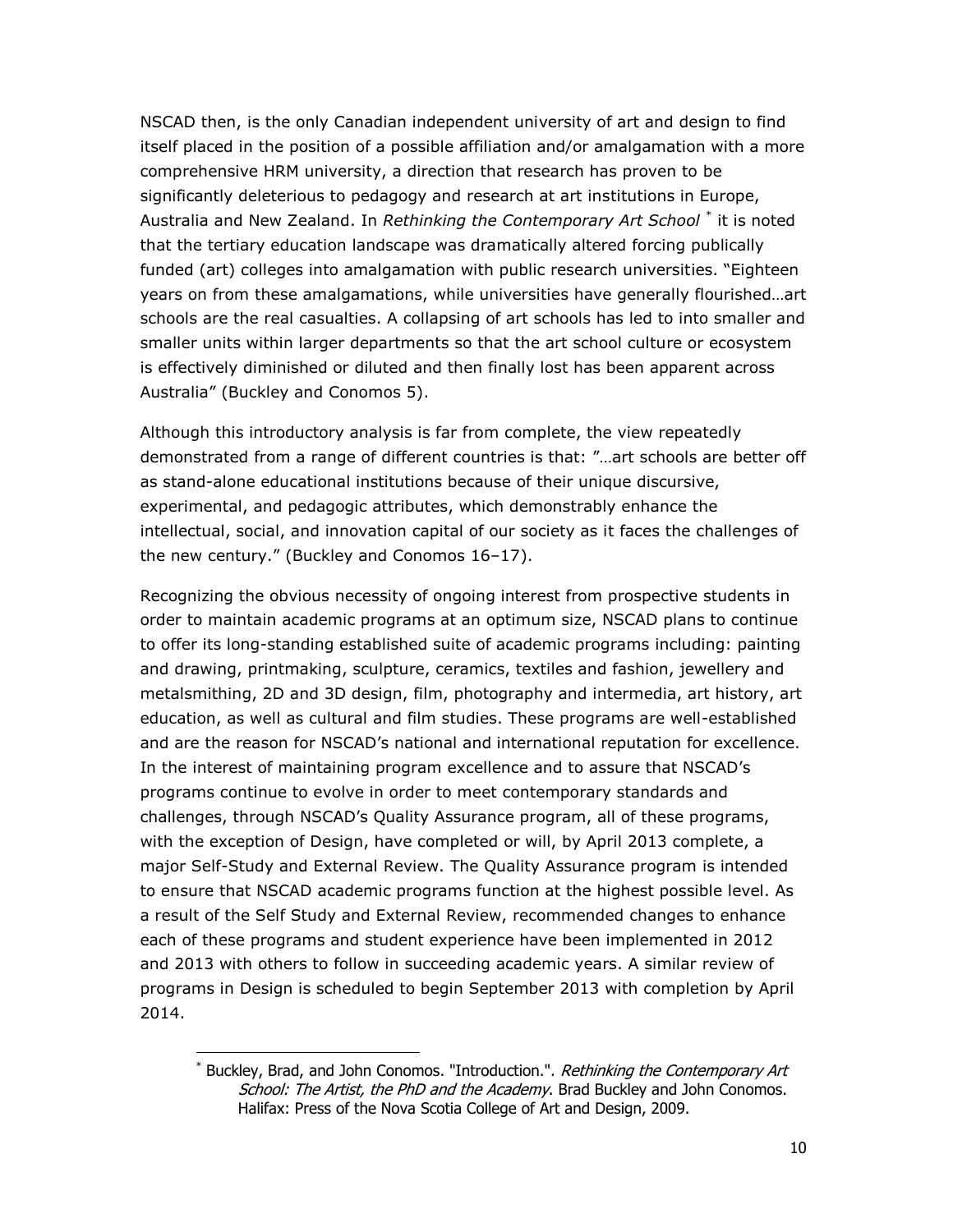The key for curriculum at NSCAD, as at any university of the arts, is to ensure a faculty and an extended teaching/learning community which never loses sight of the need for intelligent and ongoing evaluation and openness to and readiness for change. Since each of these program areas identified above was established, all areas, to different degrees and in different ways, have been impacted by major cultural themes and shifts including rapid advances in technology, developments in sustainability, increased recognition of cultural diversity and a shift to increasing inter-disciplinarity and multi-disciplinarity. The challenges and opportunities presented by these cultural shifts has seen pedagogy and research at NSCAD expand curriculum and research initiatives through partnerships with business, medicine, the physical and social sciences, architecture, computing science, among others. In recognition of the university's considerable success in research, NSCAD was the first independent university of the arts in Canada to be allocated a Canada Research Chair and, in 2006, NSCAD appointed a Canada Research Chair in Contemporary Film and Media Studies. As a consequence of the success of faculty in attracting federal and other grants in support of Research, NSCAD is currently conducting a search for a second Canada Research chair allocation, in this case, a CRC: Digital Materiality. In addition NSCAD currently holds two other Tier 2 allocations which will, by 2014, bring to four the total number of Canada Research Chairs appointed at the university. Together, these Chairs represent a \$4 million investment over the 10-year life of the appointment in addition to a minimum of \$1.3 million dollar investment in infrastructure. This is an exceptional outcome for a university the size of NSCAD and is evidence of the successes of faculty in securing research grants but also of a leadership which early recognized the transformative potential of research in the arts.

NSCAD must recognize the pressures, challenges and opportunities of contemporary life and ensure that we are educating graduates who not only can adapt to an increasingly complex, diverse and globally inflected culture but who will become problem solvers and leaders who make connections across disciplines and cultures.

> I was practically minded and that's why I went to NSCAD for graphic design. There are some design lessons that I think back on even now. —Bruce MacKinnon, long-time editorial cartoonist at the *Chronicle Herald*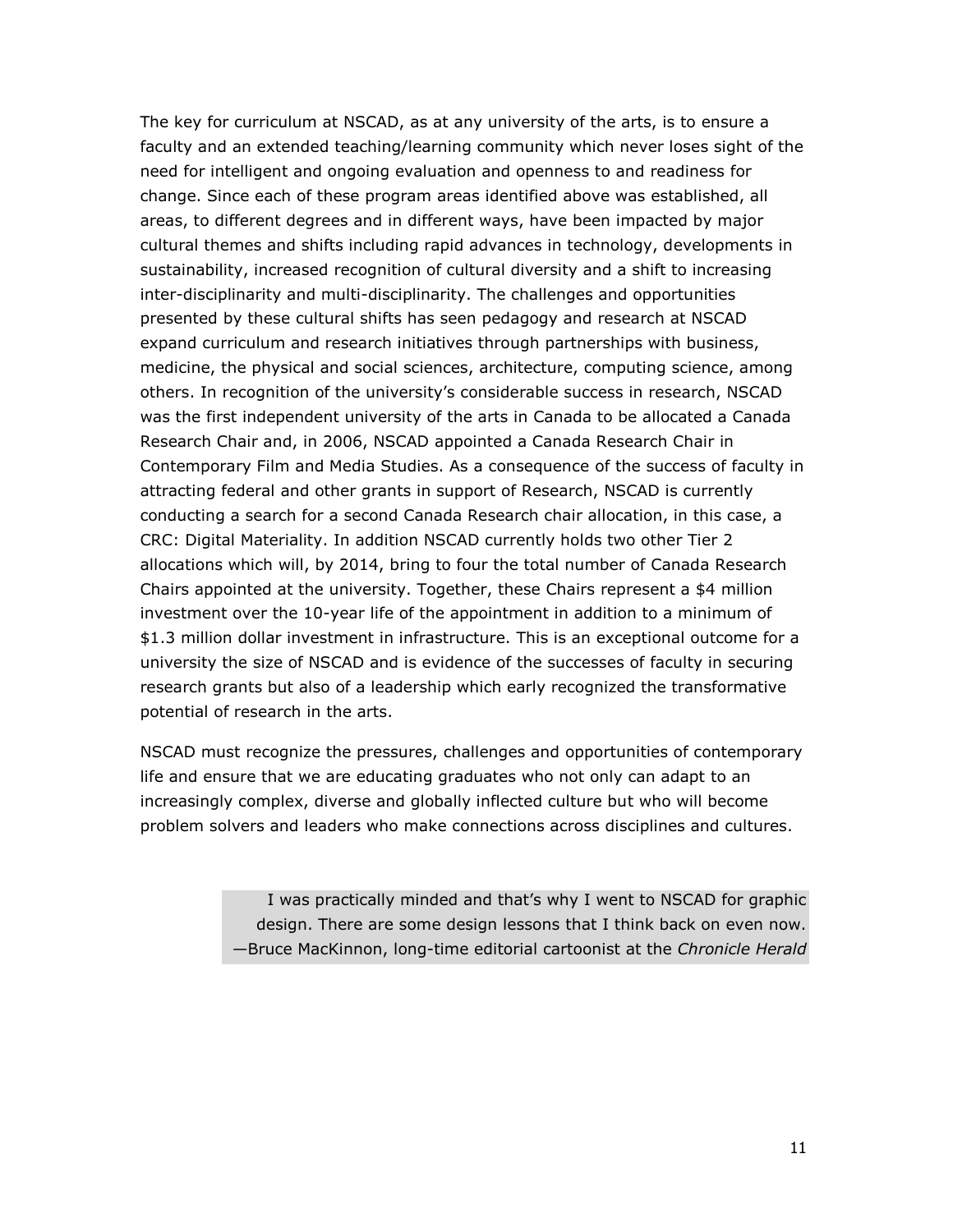#### **Priority Areas for Teaching and Research**

- **1.** NSCAD will continue to build connections with NSCC and other college programs across Canada to enable students, through articulated agreements, to begin their academic programs at a home institution and transfer to NSCAD for the completion of an undergraduate degree.
- **2.** NSCAD will continue discussions with a business school at a sister institution to develop a joint degree in Art, Culture and Business.
- **3.** NSCAD will continue discussions with the art galleries at three other Halifax universities to develop a Masters program in Critical and Curatorial Studies.
- **4.** NSCAD will continue internal dialogue with the goal of developing a Masters program in Art History.
- **5.** NSCAD will re-engage earlier planning to implement a Modified Residency Master of Fine Arts program.
- **6.** NSCAD will continue to develop plans for the development of a Ph.D. program in the visual arts, joining three other Canadian universities who currently offer that degree.
- **7.** NSCAD will continue to accommodate Research Fellows and Post -Doctoral Research Fellows.
- **8.** NSCAD will seek the resources necessary to implement the Master of Film program, already approved academically by MPHEC, pending the availability of appropriate resources.
- **9.** NSCAD will continue to develop programs for students of all ages through the School of Extended Studies.
- **10.** NSCAD will continue to recognize that student learning is significantly enhanced when their institutional academic life is engaged with life outside of the university through NSCAD's Community Service Learning program.
- **11.** Given that physical proximity is no longer a condition of curriculum or research, and the potential interconnectivity of diverse cultures, NSCAD will continue to explore the ways that enhance possibilities for learning and research made possible by contemporary technology.
- **12.** NSCAD will build on the success of Cineflux: A Centre for Interdisciplinary Research in Emerging Cinema and Media Arts through support to current projects and to the development of new research clusters in other areas.
- **13.** NSCAD plans to build on the success of the Centre for Cultural Technology and Innovation and the @ Lab – a \$1.073 million dollar research project through the development of other research projects with potential commercial applications.
- **14.** NSCAD and the Office of Research Services will support the development of funding applications across a range of granting partners where NSCAD faculty have experienced success.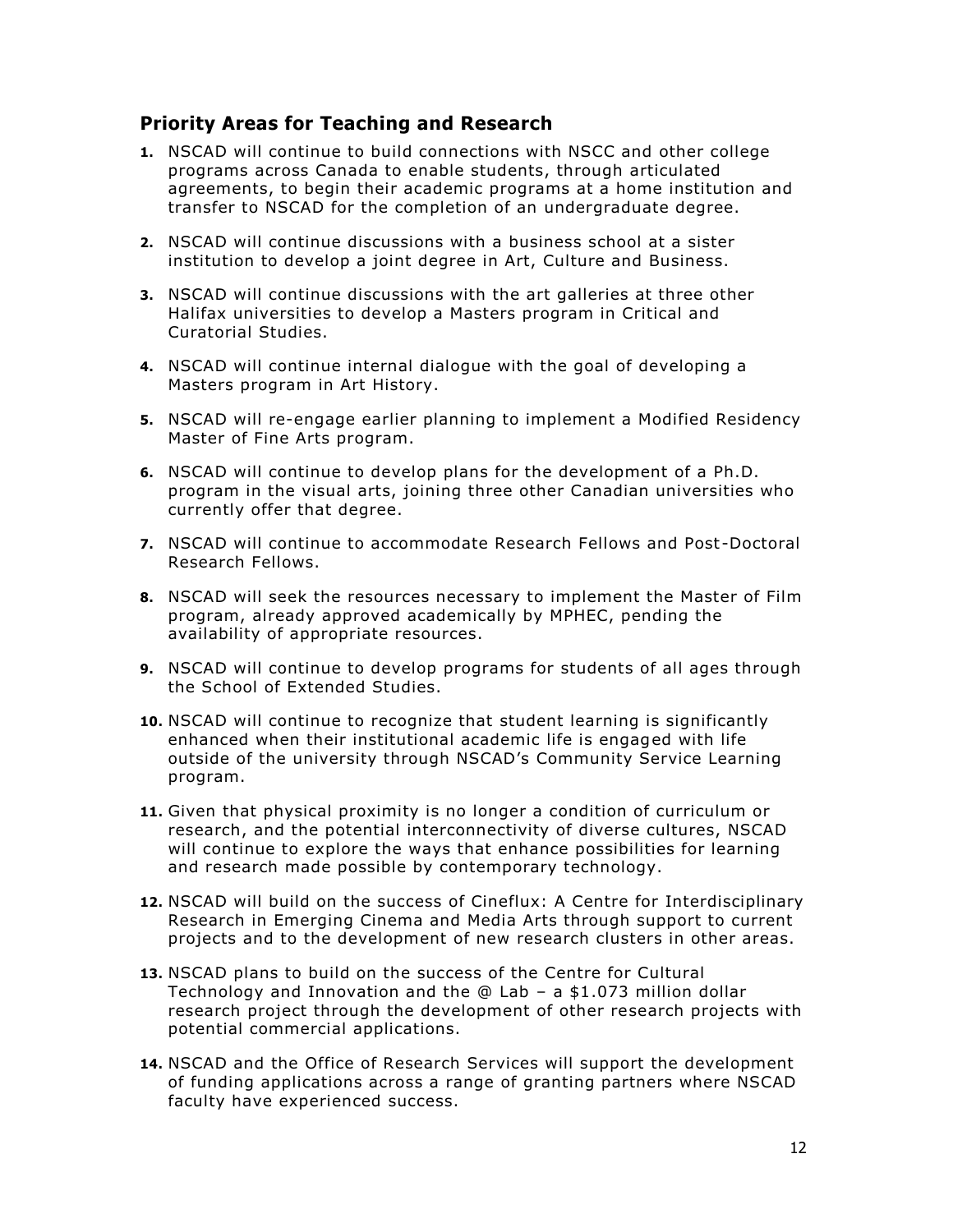- **15.** NSCAD is expanding its research interests in the area of digital media including the areas of augmented reality, responsive and immersive environments, physical computing, locative media, mobile computing, critical gaming, animation, sound design, cinema, and social media.
- **16.** NSCAD will continue to develop research programs and partnerships with business and industry through the Office of Academic Affairs and Research and the new Institute for Applied Creativity.
- **17.** NSCAD continues to investigate increased collaboration with other universities in program delivery and cost effective partnerships and affiliations.

# **4. Please describe pressures that your institution may be experiencing related to infrastructure needs and deferred maintenance, including any plans to address these needs.**

NSCAD has a vital presence in the downtown core of Halifax with three campus locations: the Granville Campus, the Academy building located on the corner of Sackville and Brunswick and the Port Campus located between the Farmer's Market and Pier 21. NSCAD also maintains a rural presence with the management of the Community Studio Residency programs. NSCAD maintains sites in Sydney, Cape Breton, New Glasgow, Lunenburg and Dartmouth. These programs provide a threetiered community outreach model of continuing education, art and culture programming and support the overall creative, economic strategy for these areas.

# **Granville Campus**

NSCAD's urban campuses add to the downtown's dynamism and Halifax's reputation as a vibrant, livable city. Significant development is building adjacent to each of our campus locations.

The university has 220,000 ft<sup>2</sup> of usable academic space available plus 30,000 ft<sup>2</sup> of commercial space. The Granville Campus and Academy Buildings are both owned by the university; and the Port Campus is leased from the Halifax Port Authority over a 40 year term.

> I believe NSCAD's influence in Halifax goes beyond the art and design that helps beautify the city. It brings a spirit to it. It draws a certain kind of person to the city's orbit, and so it gives the city a certain wonderful feeling when you walk down the street. There's a feeling in the air in Halifax—that it's a creative place, that art thrives there. And NSCAD is the very source of that feeling. —Rich Terfry, aka Buck 65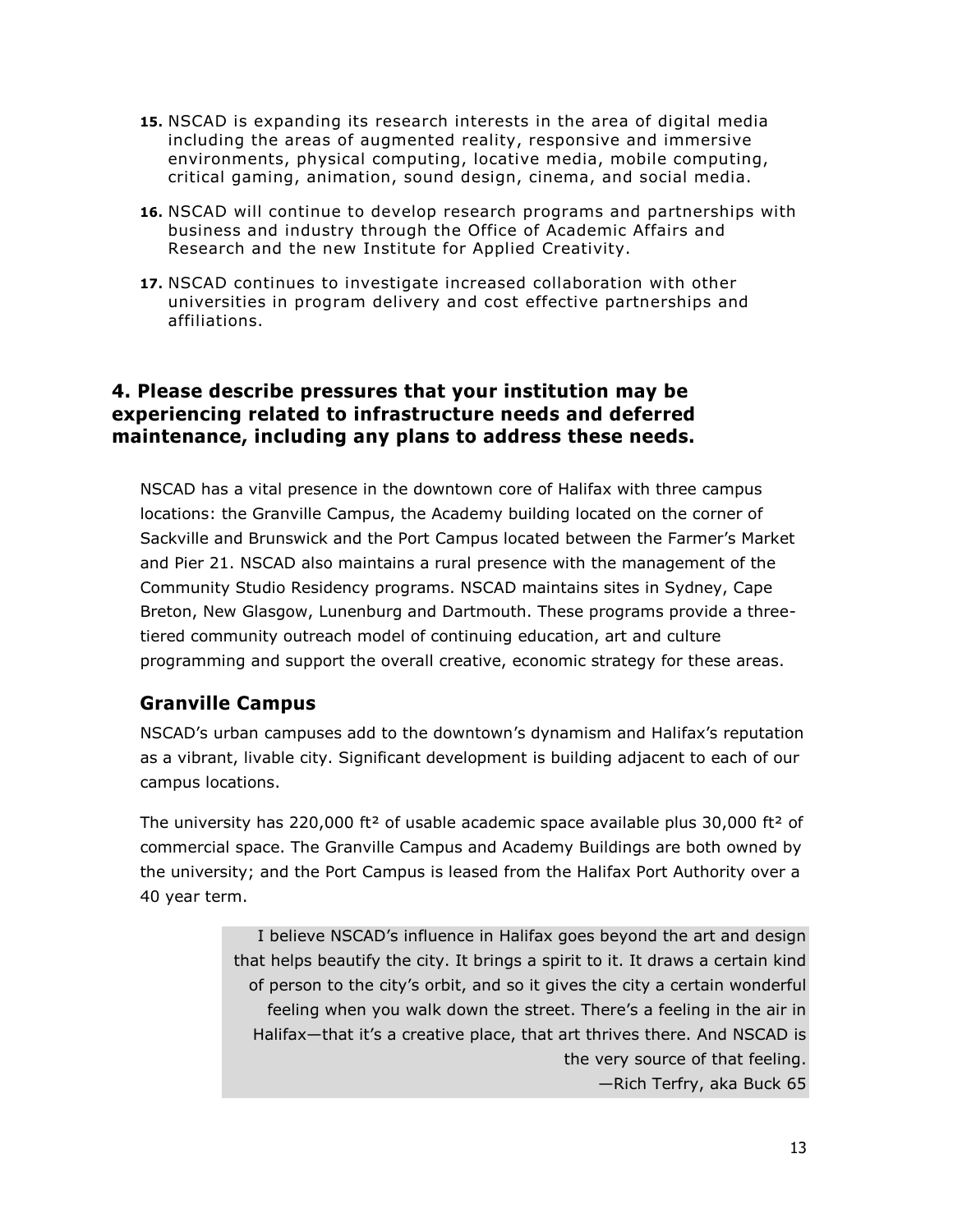NSCAD's enrolment has tripled over the past 40 years. In 1972 NSCAD began leasing some of the Granville space property. This block of heritage buildings was purchased by the university in 2002. NSCAD's Granville Campus is home to the highest concentration of academic programming with painting studios, printmaking studios, textiles/fashion studios, jewellery studios, photography labs, a print shops, design studios, classrooms, galleries, drawing studios, the art store, the library, the Bell Auditorium and administration offices. Although used almost exclusively for classroom, studio and faculty space, the university receives commercial revenue by renting a limited amount of ground-floor space.

Designated as a National Historic Site, the Granville Campus' block of three-storey Victorian terrace-style buildings is the only one of its kind in North America. It is an interconnected row of former merchant shops and warehouses bounded by Hollis and Duke Streets and the cobblestone Granville pedestrian terrace. The facades of this campus are iconic. The buildings are cherished by students, faculty, staff and alumni despite many challenges for maintenance upkeep and mobility access.

The Granville Campus consists of 21 historic buildings four to five stories in height, linked together with a gross area of approximately  $135,000$  ft<sup>2</sup> excluding basements. NSCAD University occupies the bulk of the area but 12,000 ft² is leased to third party tenants.

This campus has seen substantial sustainability and construction upgrades over the past three years including: roofing, energy efficient lighting, boiler replacement, card access installation, natural gas conversion, façade restoration, wireless and wired network infrastructure upgrades, window replacements, interior classroom and lab renovations and structural repairs.

Nonetheless, this campus has a growing list of outstanding deferred maintenance projects and does not meet accessibility standards.

For the Granville campus to meet present-day building standards required for an educational institution, the cost is estimated to be \$15 to \$20 million. These buildings were valued at a range of \$11,800,000–\$14,800,000 in November 2011.

# **Academy Campus**

In 2003, NSCAD was gifted the Academy Building at 1649 Brunswick Street at the foot of Citadel Hill. Built in 1878, the former high school houses Canada's first degree-granting film school east of Montreal. The building features distinctive dormer windows and granite accents. The Academy Building currently provides  $30,000$  ft<sup>2</sup> of usable space, 10,000 ft<sup>2</sup> of which is commercial space. The Acadian Building, a two-storey structure plus a basement was added as an annex in 1914.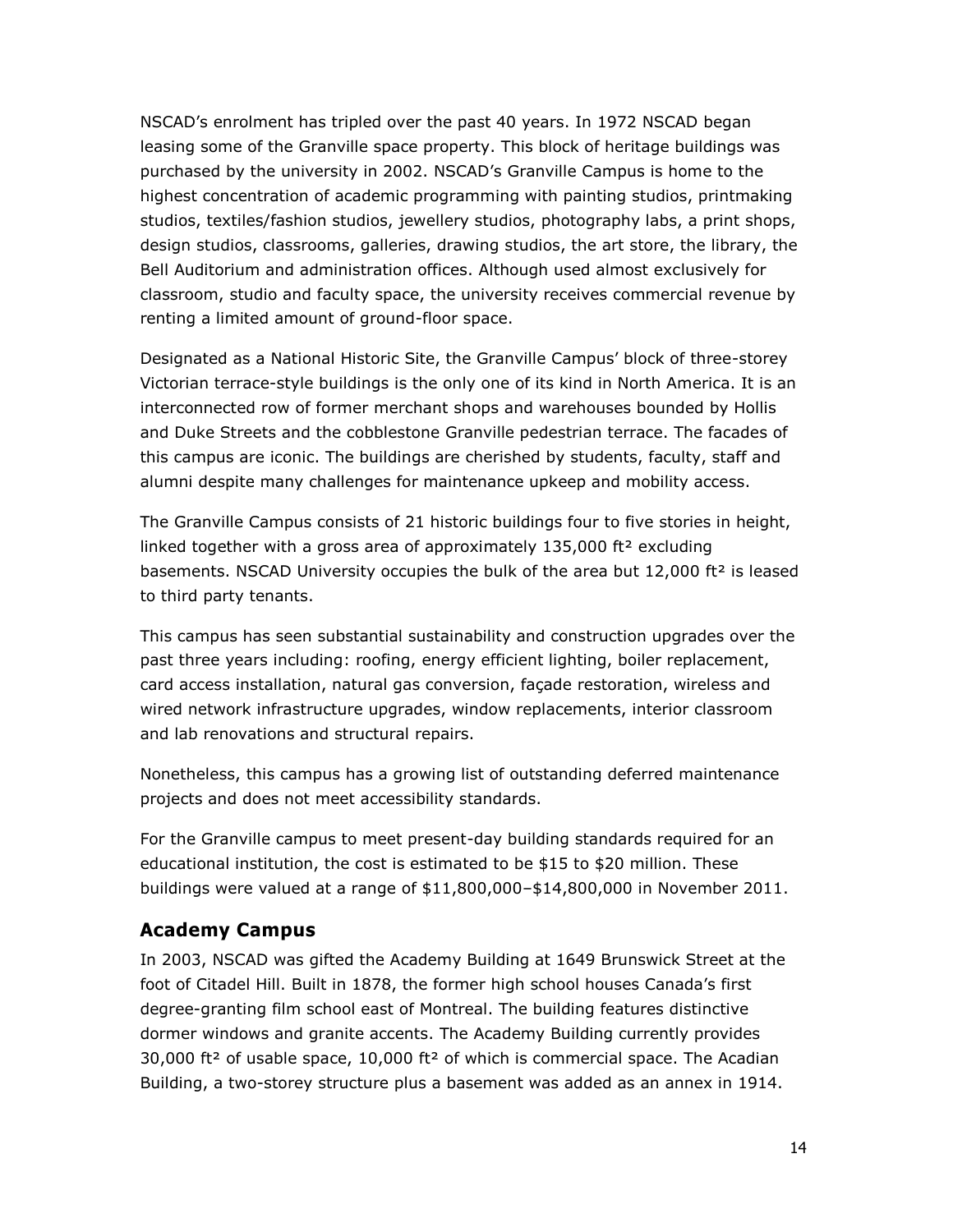These buildings were valued at a range of \$1,200,000–\$1,650,000 in November 2011. Although extensive renovations were undertaken last year, the Academy Building requires the completion of basement sound studios and the Cineflux research centre.

A second phase of construction renovations and expansion would involve new passenger and freight elevators serving the Academy and Acadian buildings, sustainability upgrades and retrofit of the Acadian building. The Academy campus also has the potential of creating additional space on the two adjacent parking lots.

# **Port Campus**

In 2007 construction of the Port Campus was completed. The Port Campus is a successful brownfield development that incorporates most of the original warehouse structure while housing safe and efficient teaching spaces.

A dramatic symbol of NSCAD's significant presence in the community, the Port Campus features 18 foot ceilings, generous natural lighting, and houses many of the university's more industrial program components, including sculpture studios, a wood shop, metal shop, foundry, product design and ceramics studios. The Port Campus, as a leased facility, currently provides  $70,000$  ft<sup>2</sup> of usable space.

This space is leased from the Halifax Port Authority for a 40-year period ending August 31, 2045. The total base rent of \$2.5 million for the 40-year lease was prepaid upon entering into the lease in 2007. Renovations and improvements of \$16 million were invested in the building and involved internal structural customizations, sustainability upgrades and sound dampening. Further improvements should include additional sound management, insulation upgrades to the roof and sectioned areas for added classroom space. The prepaid rent balance is approximately \$2.5 million. In addition to the prepaid rent, NSCAD pays common area costs in the range of \$2 to  $$6$  per ft<sup>2</sup>, subject to certain terms of the lease. To date, the common area costs have remained at \$2 per ft<sup>2</sup> and are anticipated to remain at this level in the foreseeable future.

# **Infrastructure**

Similar to most Canadian universities, NSCAD has older infrastructure and outstanding deferred maintenance. Two of NSCAD's campuses also reside in historic buildings not originally designed for educational delivery purposes. Furthermore, the existing three-campus configuration, which evolved in response to growth in students and curriculum, has created unintended consequences. The isolation of the Port Campus and the physical segregation of all three campuses have created a degree of fragmentation within and among the student population, faculty and programs. Although aesthetically pleasing the Academy and Granville campuses possess the characteristics of mid-nineteenth century construction. In addition to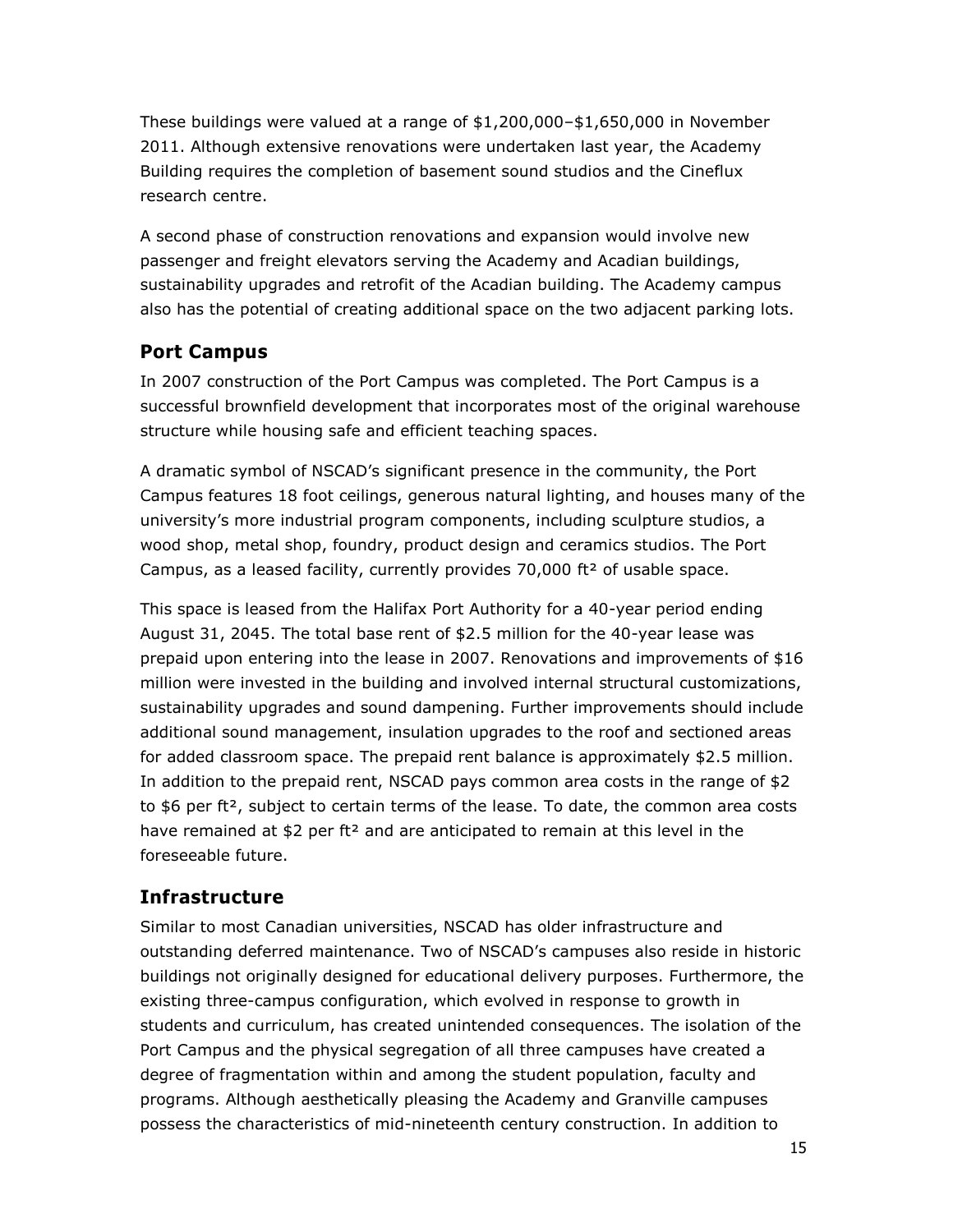the restrictions associated with any potential expansion or reconfiguration of these two buildings, substantial maintenance and capital upgrades have been deferred over the years due to lack of dedicated financial resources. The university continually re-evaluates its facilities' requirements and is undertaking a comprehensive space utilization review.

Based upon the outcome of the comprehensive space utilization survey of NSCAD's three campuses, the Board of Governors will assess options for the relocation of academic programs from NSCAD's campuses. In the past, these explorations have included: a consolidated campus near the Port Campus on the VIA Rail lands or alternate; and a consolidated campus as part of a greatly expanded Academy Campus. Other reviews have suggested NSCAD could locate much of its Granville programming by developing the parking lots and the Acadian building. In addition, given that NSCAD is currently assessing the benefits of closer affiliations with Dalhousie and Saint Mary's Universities, the Board of Governors will be examining joint facilities as part of its deliberations. The space studies will also address the capability of Dalhousie or Saint Mary's to accommodate some of our space requirements.

NSCAD would need a completed facility elsewhere before a move can take place so that there is no disruption in the delivery of programs.

NSCAD does not own or operate student residences but has residence agreements with the University of King's College, Saint Mary's University and the Atlantic School of Theology.

> These young people are just so juiced and excited about creating toys for kids. You think of that creative energy nurtured by NSCAD—it's trapped right in the design of our products and that gets shipped out to millions of children. That to me is very powerful.

> The thing I want in my employees is for them to push the design, to go way out there … to think of something crazy and ridiculous. You really have to travel in far-out ideas if you want to get anywhere. You can't just travel in the status quo.

—Stephen Kay, CEO, The Orb Factory. More than half of his company's 40 employees have studied at NSCAD.

#### **5. (a) Does your institution have any planned or potential opportunities to collaborate with other Nova Scotia universities,**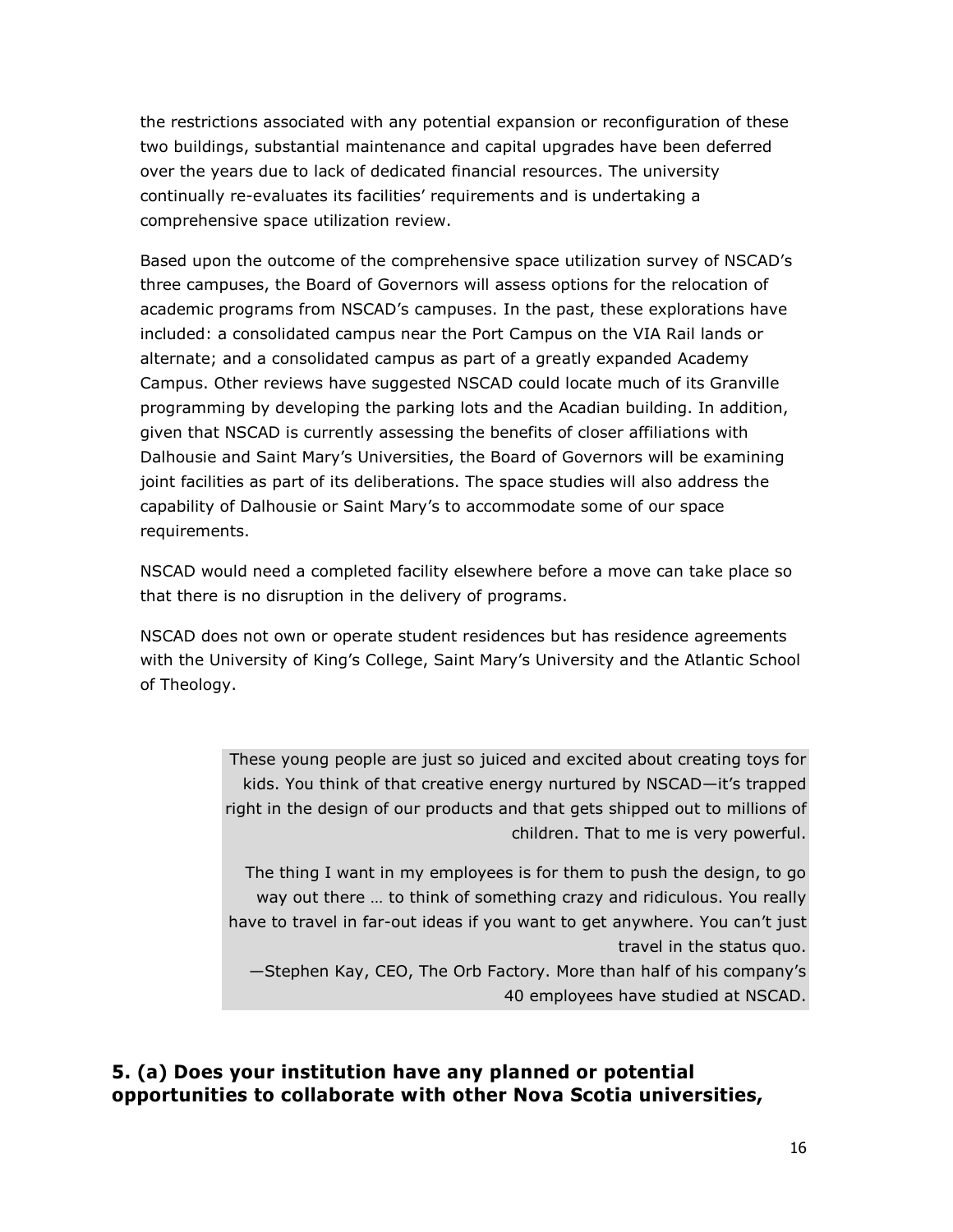#### **NSCC or Nova Scotia public schools?**

NSCAD currently has collaborations with Nova Scotia Community College, Saint Mary's University, Mount Saint Vincent University and Dalhousie University. NSCAD and NSCC have established an articulation agreement which enables Design students at NSCC to transfer credit to NSCAD to complete the requirements for the Bachelor of Design degree. Further articulation agreements are planned for Film and Photography. NSCAD and Mount Saint Vincent University have a long-standing Memorandum of Understanding by which NSCAD provides art education courses to Education students at the Mount. NSCAD and Saint Mary's University are in the second year of an agreement by which NSCAD's Office of Research Services, connects to the SMU Industry Liaison Office providing services related to intellectual property and partnerships with business and industry. NSCAD is in discussion with the University of King's College on an MOU to provide a Bachelor of Fine Arts with a minor in Journalism. NSCAD also accesses the Research Ethics Board at SMU for reviews and approvals of any research involving human subjects. Further academic collaborations are anticipated with Saint Mary's University.

NSCAD has a partnership with Dalhousie University by which NSCAD students are able to access extended student services at Dalhousie including counseling, psychological and career services.

NSCAD has also partnered with Dalhousie University in a number of research initiatives involving the Department of Psychology, the Faculty of Computer Science and the Faculty of Architecture. As an example, The Drawing Lab, located at NSCAD, is a partnership between faculty members at NSCAD and Dalhousie's Department of Psychology, which examines patterns of looking when drawing from observation and considers implications for training. A collaboration between NSCAD faculty in the Film Department and faculty within the Computing Science faculty at Dalhousie University is focused on research which engages the knowledge and skills of what otherwise might appear to be divergent discipline areas.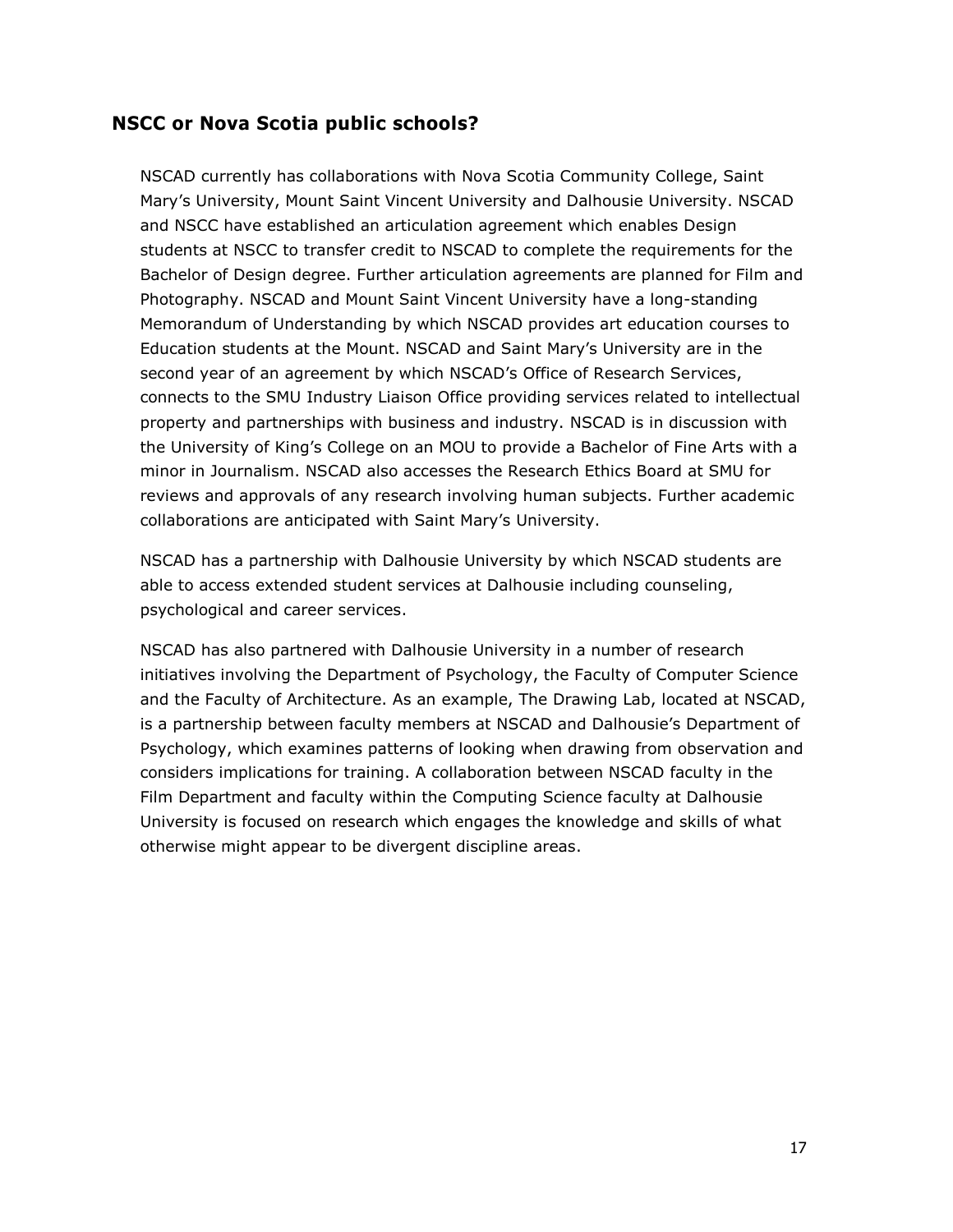## **5. (b) Does your institution have any planned or potential opportunities to collaborate with other universities, community colleges or public schools outside of Nova Scotia, including internationally?**

As one of Canada's principal universities of the arts, NSCAD has developed extensive partnerships outside of Nova Scotia. As an example, a number of faculty members currently are collaborating researchers in GRAND, a federally funded Network of Centres of Excellence. GRAND houses approximately 34 research projects divided into five cross-pollinating themes involving researchers at more than 20 other universities across Canada and more than 60 industry, government, and non-profit partners. The partnership of NSCAD, OCAD University and Emily Carr University of Art + Design with larger Canadian comprehensive universities is intended to facilitate research across the broad spectrum of digital media by linking computer scientists and engineers with artists, designers and social scientists. Through explorations of the use and application of digital media in a variety of settings including entertainment, healthcare, education, environmental sustainability, and public policy, GRAND's goal is to transform the results of multidisciplinary research into user-centered solutions.

NSCAD has specific projects underway with a number of GRAND partners from the full list as follows:

Carleton University; Concordia University; Dalhousie University; École de technologie supérieure; Emily Carr University of Art + Design; McGill University; McMaster University; OCAD University; Queen's University; Ryerson University; Simon Fraser University; University of British Columbia; University of Alberta; University of Calgary; University of Manitoba; University of Ontario Institute of Technology; University of Ottawa; University of Saskatchewan; University of Toronto; University of Victoria; University of Waterloo; Western University; Université de Montréal; Laurier University; and York University.

NSCAD is also a member of the Canadian Art Colleges Consortium whose other members are: Alberta College of Art + Design, Calgary, AB; Emily Carr University of Art + Design, Vancouver, BC (also a member of GRAND); OCAD University, Toronto, ON (also a member of GRAND).

Student and faculty exchange agreements in North America are in place with the following institutions: Art Academy of Cincinnati, Cincinnati, OH; Art Institute of Boston, Boston, MA; California College of the Arts, Oakland, CA; Cleveland Institute of Art, Cleveland, OH; College for Creative Studies, Detroit, MI; Columbus College of Art and Design, Columbus, OH; Cooper Union School of Art, NYC, NY; Corcoran College of Art and Design, Washington, DC; Fashion Institute of Technology,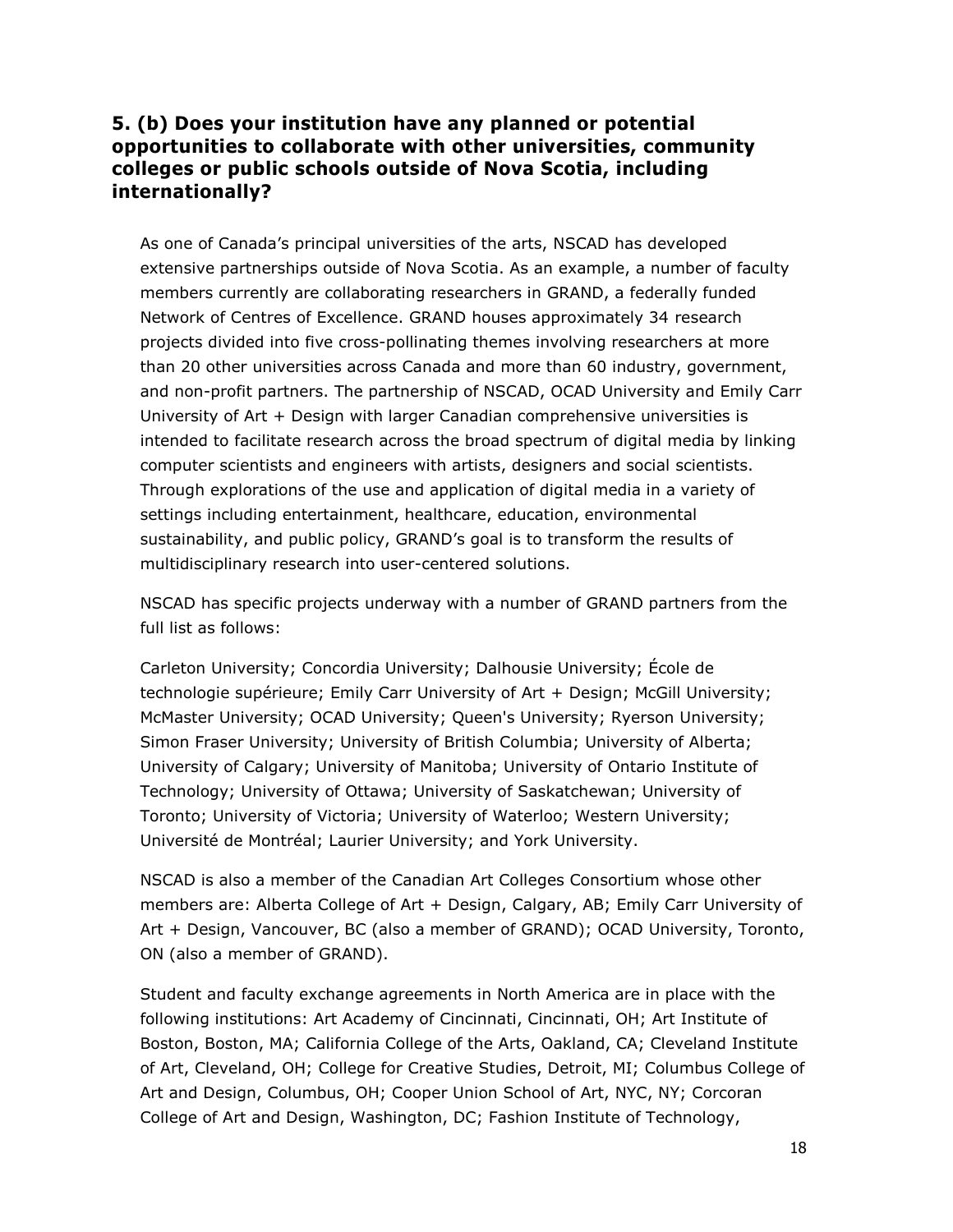NYC,NY; Kansas City Art Institute, Kansas City, MO; Laguna College of Art and Design, Laguna Beach, CA; Lyme Academy of Fine Arts, Old Lyme, CT; Maine College of Art, Portland, ME; Maryland Institute College of Art, Baltimore, MD; Massachusetts College of Art and Design, Boston, MA; Memphis College of Art, Memphis, TN; Milwaukee Institute of Art and Design, Milwaukee, WI; Minneapolis College of Art and Design, Minneapolis, MN; Montserrat College of Art, Beverly, MA; Moore College of Art and Design, Philadelphia, PA ; Oregon College of Art and Craft, Portland, OR; Otis College of Art and Design, Los Angeles, CA; Pacific Northwest College of Art, Portland, OR; Pennsylvania Academy of the Fine Arts, Philadelphia, PA; Rhode Island School of Design, Providence, RI; Ringling School of Art and Design, Sarasota, FL; San Francisco Art Institute, San Francisco, CA; School of the Art Institute of Chicago, Chicago, IL; School of the Museum of Fine Arts, Boston, MA; School of Fine and Performing Arts, SUNY at New Paltz, NY; Universidad LaSalle, Mexico City, Mexico; University of the Arts, Philadelphia, PA; University of Massachusetts at Dartmouth, MA; Universidad de las Americas, Puebla, Mexico (which included a Dual Degree in Design offered for many years) and the University of Michigan, School of Art and Design, Ann Arbor, MI.

In addition, independent agreements for exchange exist between NSCAD and the following institutions:

Ar.Co. Centro de Arte e Comunicacao Visual, Lisbon, Portugal; Birmingham Institute of Art and Design, University of Central England, Birmingham, UK; Canberra School of Art (Australian National University), Canberra, Australia; College of Art, Kwame Nkrumah University of Science and Technology, Kumasi, Ghana; Duncan of Jordanstone College of Art, Dundee, Scotland; Ecole Nationale Superieure des Beaux Arts, Paris, France; Edinburgh College of Art, Edinburgh, Scotland; Fachhochschule Bielefeld, Bielefeld, Germany; Fachhochschule Manneheim, Manneheim, Germany; Fachhochschule Pforzheim, Pforzheim, Germany; Fachhochschule Schwäbisch Gmünd, Schwäbisch Gmünd, Germany; Gerrit Rietveld Academie, Amsterdam, The Netherlands; Glasgow School of Art, Glasgow, Scotland; Jingdezhen Ceramic Institute, Jiangxi Province, China; Kookmin University, Seoul, Korea; Kunsthochschule Berlin-Weissensee, Berlin, Germany; Kyoto City University of the Arts, Kyoto, Japan; Lingnan University, Hong Kong; National College of Art and Design, Dublin; Oslo National College of the arts, Oslo, Norway; Sydney College of the Arts, University of Sydney, Sydney, Australia; University of Canterbury, School of Fine Arts, Christchurch, New Zealand; University of New South Wales, Sydney, Australia; University of Newcastle, Newcastle, Australia; and University of Ulsan, South Korea.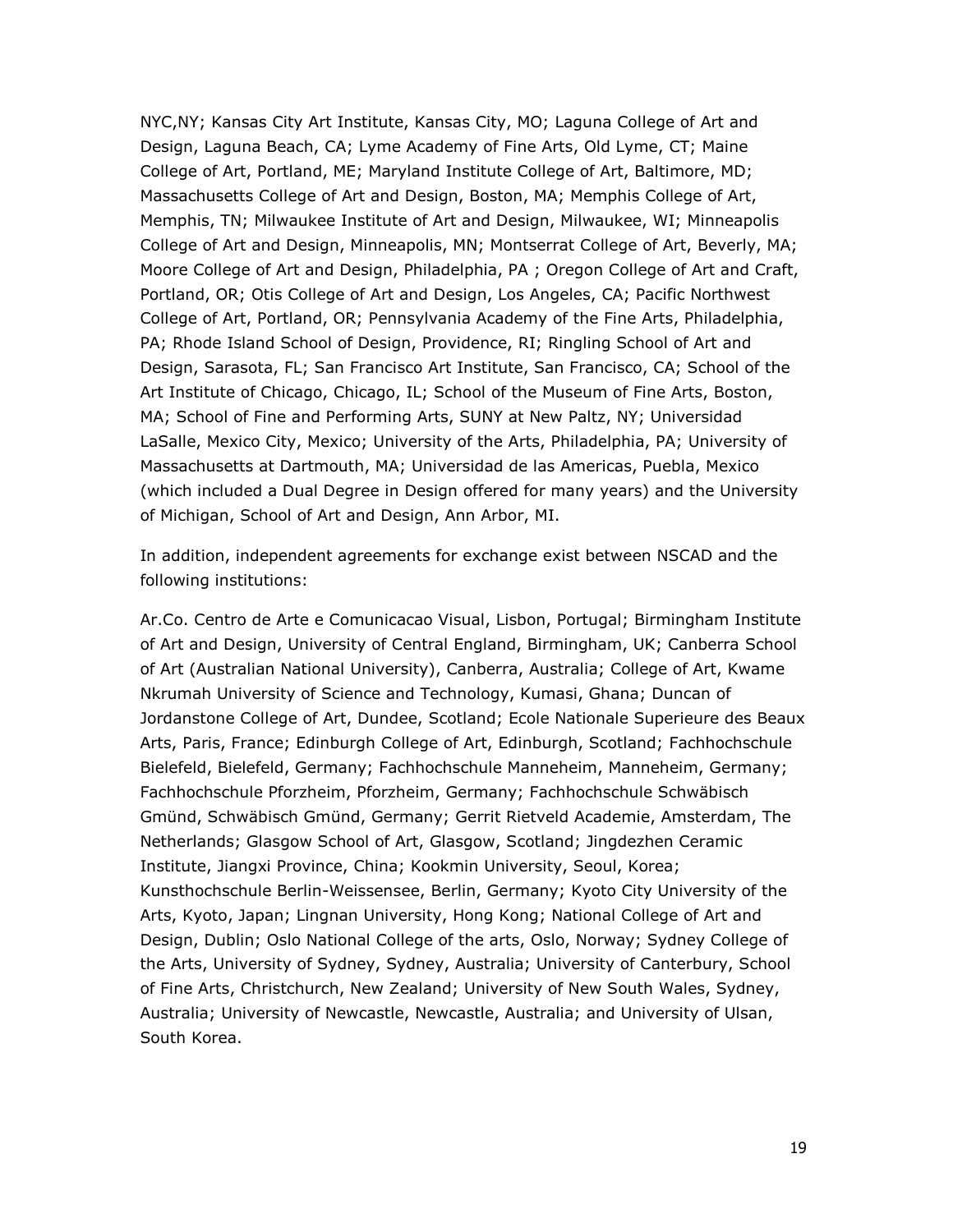# **5. (c) Does your institution plan to collaborate with any other local, national or international group or organization not listed in 5a or b?**

I had such fantastic professors who really opened my mind. I would go to class and it would literally hurt sometimes to think so hard. That's what was so valuable, to look at issues from different angles, to consider someone else's position, just to think. —Entrepreneur Julia Rivard, CEO Norex (BDes 2003)

In addition to NSCAD's three HRM campuses, NSCAD maintains a physical presence throughout Nova Scotia in through the management of the Community Studio Residency programs. NSCAD has studios in Sydney, Cape Breton, New Glasgow, Lunenburg and Dartmouth. These programs provide a three-tiered community outreach model of continuing education, art and culture programming and support the overall creative, economic strategy for these areas. By refurbishing older buildings to host artists and community members and providing support for local programming, these Nova Scotia towns have increased the economic activity of the area, attracted and retained artists as residents, created in-migration of other residents and tourists. The Community Residency programs have created unexpected cultural and economic spin-offs to the local community. Local governments show support for arts-based rural development by donating vacant property. The Community Studio Residency Program is a solid example of how educational institutions of higher learning, municipal and provincial governments and community members can successfully work together to create opportunity for new graduates, add vibrancy to rural areas of Nova Scotia and sustain our youth who want to stay, live and work in Nova Scotia.

> Through cinema, I can express my experiences, the things I have seen. By making films, it's helped me to understand what my voice is as an artist. I'm so grateful for the support and understanding of my professors. —Fazila Amiri (BFA 2012) is filmmaker originally from Afghanistan.

Extended Studies Community Studio Residence Partnerships:

Town of New Glasgow, the Town of Lunenburg; Cape Breton Centre for Craft & Design; Bridge Centre for Arts & Technology; Halifax Regional Municipality; Ross Creek Centre for the Arts, Canning; Brigadoon Children's Camp Society, Aylesford, Nova Scotia; Halifax Regional School Board, Artist in Residency Program at JL Ilsley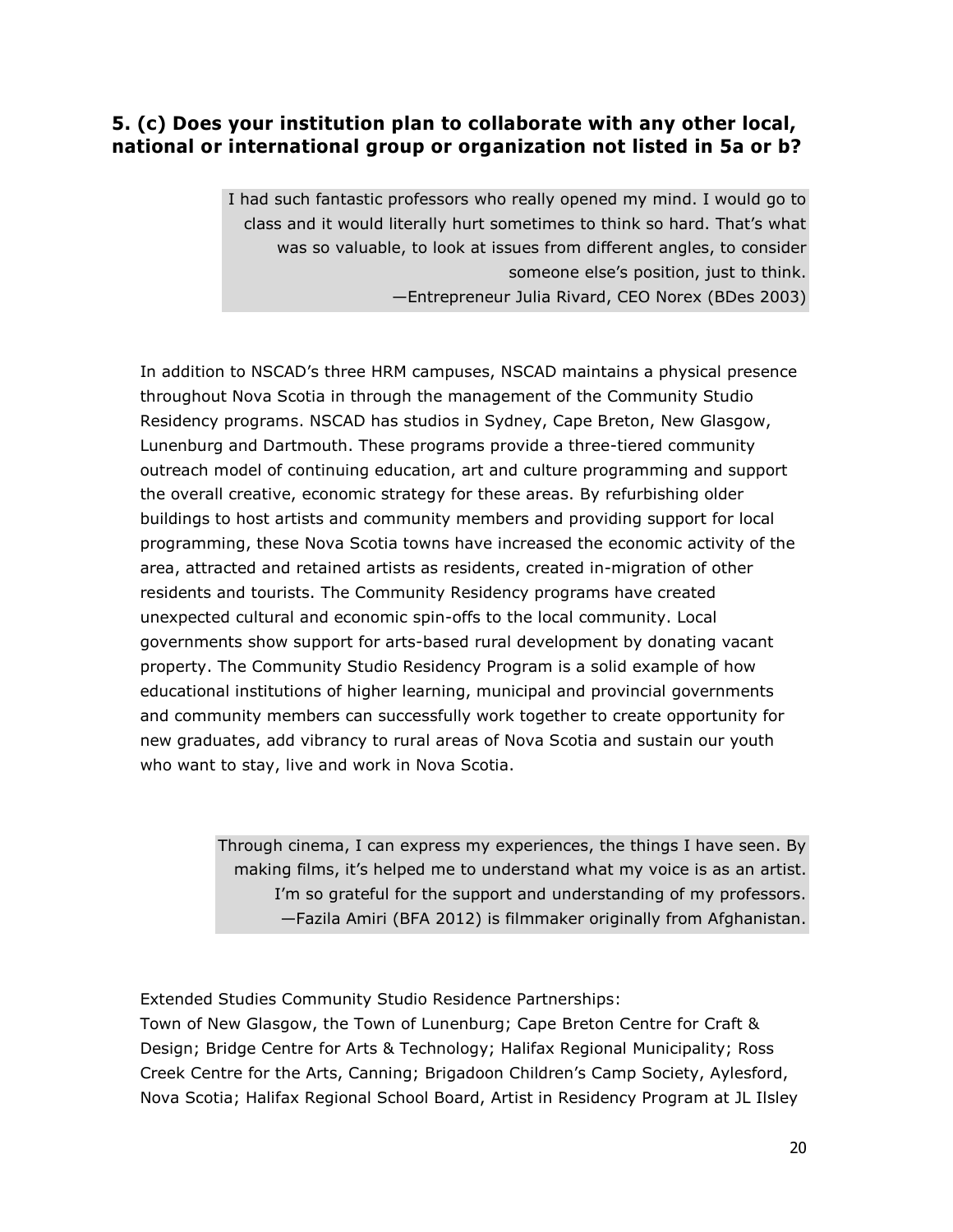High School in progress; Artist in Residency Program at Capital Health District Authority in progress.

Extended Studies Community Organization Partnerships/Projects: Antigonish Regional Development Authority; Pictou County Regional Development Authority; Prostate Cancer Canada, National Conference held in Halifax October 2012; 4Cs Foundation; Downtown Dartmouth Business Association, Portland St. Project: Art in Windows; Shannex; Parkland Retirement Living; Programs for Seniors; HRM's Courthouse Youth Project; Waterfall project Captain William Spry Recreation Centre; Truth Project ; Youth on the Radar; Art Engage Conference; Quilt Canada Association; Culture Days; Nocturne; and Halifax Humanities 101.

Extended Studies Community Service Learning Partners and Internship Partners: Provincial: Art Gallery of Nova Scotia: St. George's Youthnet; Khyber Arts Centre: Dalhousie Art Gallery; Shari Tucker Photography; St. Mary's Elementary School; Immigration Settlement and Integration Services; Ecology Action Centre; AIDS Coalition; Women's Collective; Halifax Refuge Clinic,; Live Art Productions; Dalhousie Women's Centre; Capital Health; Corrections Canada – art in jails initiative; Peter Greene Hall Child care facility; School Arts Initiative; Phoenix House Project; CBC Maritimes Radio; Metro Guide Publishing; Craig Gallery; Alderney Landing; Viewpoint Gallery; Spencer House; Visual Arts Nova Scotia; Chester & Company; Cossette East; Extreme Group; Eyelevel Gallery; Cancer Care Nova Scotia; Capitol District Health Authority; Heart and Stroke Foundation; Veith St. Gallery, Visual Connections Project; Centre for Arts Tapes; Saint Mary's University Art Gallery; Mount Saint Vincent University Art Gallery; Visual Arts Nova Scotia; Oceanview Continuing Care Centre; Multicultural Association of Nova Scotia; Nova Scotia Centre for Craft & Design; Nova Scotia Designers Craft Council; Maritime Museum of the Atlantic; Natural History Museum; James Bradshaw Goldsmith.

National: National Gallery of Canada, Ottawa; Women's Art Resource Centre, Toronto; Elevator Films, Toronto; BLIM, Vancouver/Nova Scotia; Chloe Comme Paris, Toronto; Jenny Greco, Toronto; Circuit Gallery, Toronto; Barr Ryder Architecture, Edmonton.

International: Futura Designs, Dublin, Ireland.

Extended Studies Community outreach through Residency Programs: Lunenburg Academy; Lunenburg Chamber of Commerce; Lunenburg Library; The Makery; Second Story Women's Centre; Be the Peace; Lunenburg Farmers Market; Laurie Swim Quilt Art; Friends of NSCAD in Lunenburg; Small Wonders Group in Bridgewater; Parkview School in Bridgewater; Chester Arts Centre; The Bridgewater Library; South Shore Public Libraries; Class Afloat; Local Lunenburg Icehouse Spinners Club; Girl Guides of Canada – Lunenburg; Fisheries Museum; Lunenburg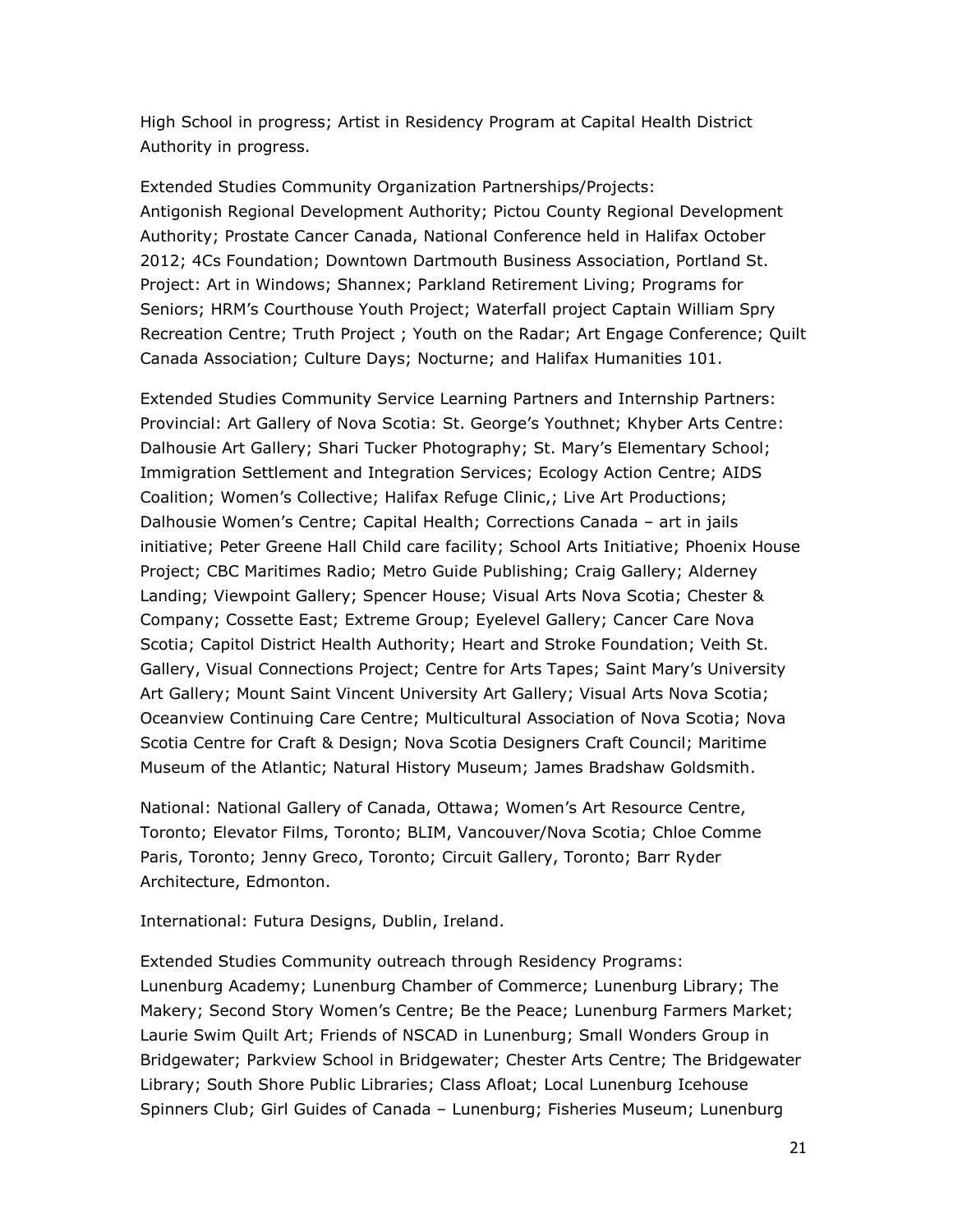Women's Centre; The Academy Building Foundation; Lunenburg Art Gallery; Zion Quilters; Second Story Women's Centre; Mahone Bay Centre; St. John's Anglican Church; Lunenburg Folk Harbour Festival; New Glasgow; AG Baillie School; Northumberland High School; New Glasgow Consolidated School; NSCC Stellarton Campus; New Glasgow Farmers Market; New Glasgow Library; New Glasgow 'Art At Night'; New Glasgow Downtown Business Association.

> Just before I graduated, I wove a basket around myself. It was my first attempt in years. The basket was like a cocoon where I could understand myself and my culture. And so I emerged a different creature, a little wiser. I learned who I was. —Ursula Johnson, a Mi'kmaq artist originally from Eskasoni in Cape Breton.

### **6. How will NSCAD University contribute to the Province's economic priorities as described in "jobsHere"?**

The jobsHere strategy prioritizes learning the right skills for good jobs, growing the economy through innovation and helping businesses be more competitive globally. The strategy seeks to grow advanced research and development, attract investment and people, increase renewable energy and grow rural economies and the creative economy. In 2011 Premier Darrell Dexter released a five point plan to support creative excellence and the growth of the creative economy.

That strategy also describes NSCAD University and our vision of building the creative economy. NSCAD attracts research support that invests in research and innovation of new media, digital technologies, product design, filmmaking and production, drawing, craft research, mobile technologies and architectural applications of materials. NSCAD graduates work in museums, galleries, web design, film, video, fashion, design, publicity, marketing and new media.

> I am such a big fan of an art school education. Every day, I am immersed in the kind of decision making that we learned about at art college, about colour theory and composition and presenting ideas visually. NSCAD gives you a foundation with the basics and lets you specialize as you go. —John Kahrs (BFA 1990), 2013 Academy Award nominee for his animated film *Paperman*.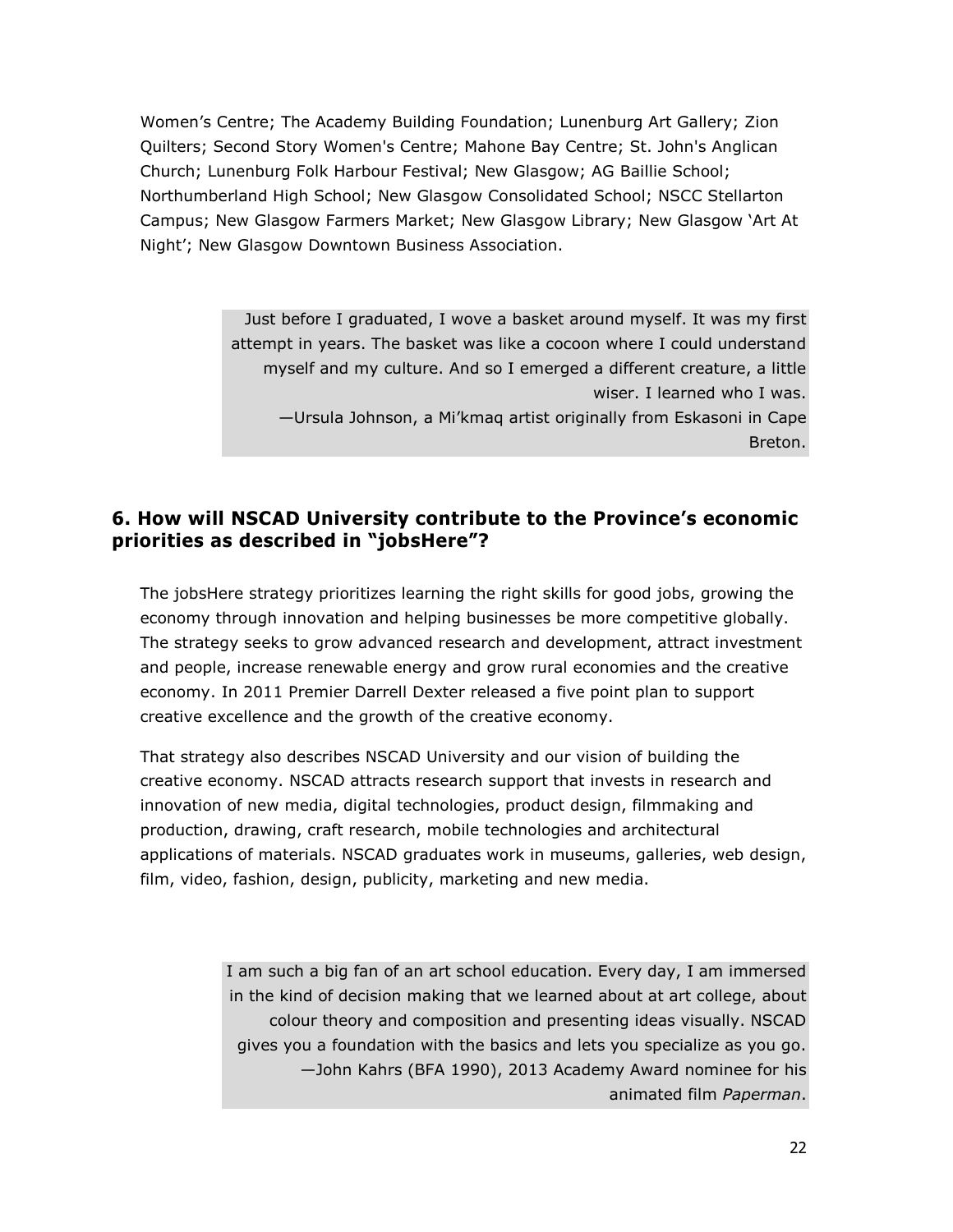The creative economy offers promising opportunities for Nova Scotia as this sector plays a significant role in generating new economic activity capable of employing graduates in the early stages of their careers and helps attract and retain talent.

The jobsHere strategy states "the creative sector is a big contributor to the economy in Nova Scotia and to our quality of life. According to a recent Hill Strategies Report there are 3,740 artists in Nova Scotia and 14,980 cultural workers. In 2006 Nova Scotia ranked  $5<sup>th</sup>$  in the country for number of artists as a percentage of the workforce.

NSCAD is committed to support local economies and rural community building through our Community Artist Residency programs in Sydney, Lunenburg, and New Glasgow. Many of the participants from those programs, particularly in Lunenburg where the program has existed for seven years, have chosen to remain in the area and continue to contribute to the town's vibrant creative scene. Self-employed NSCAD-educated artists, craftspeople and designers inject vitality and creativity to small-town and big-city economies alike, draw tourists and make them more attractive places to live. A lengthy list of community partners for Community Service Learning and Internship projects is included in Section 5.

Community projects are built into NSCAD's curriculum. The Design division collaborates with non-profits across the province to build marketing projects and increase their potential and outreach. For example, students collaborated with the Office of Gaelic Affairs and the Nova Scotia Highland Village on a project to sustain and promote Gaelic language and culture. Currently, they are engaged in a project with the Nova Scotia Human Rights Commission.

Design for Healthy Aging has a unique focus for research and development in Nova Scotia. NSCAD students are designing better products for an aging population through collaborative research. Our silver economy is the aging demographic.

Environmental consideration is paramount in every creative undertaking. The Ecologically Centered Product Design class developed an award-winning waste separation system that has gone into production. NSCAD has partnered with Saint Mary's University on the collaborative development of a portable water quality monitoring tool-kit for 50 community-based watershed stewardship organizations.

Fashion and fabric are becoming more exportable and sustainable thanks to a recent collaboration between NSCAD Textiles and Dalhousie University's Faculty of Agriculture that has won the NSCAD faculty Research Award. NSCAD fashion grads are building sustainable and laudable careers here in the Maritimes and across the country. The Wearable Art Show is the annual runway show, with proceeds going to the AIDS Coalition of Nova Scotia for more than 25 years.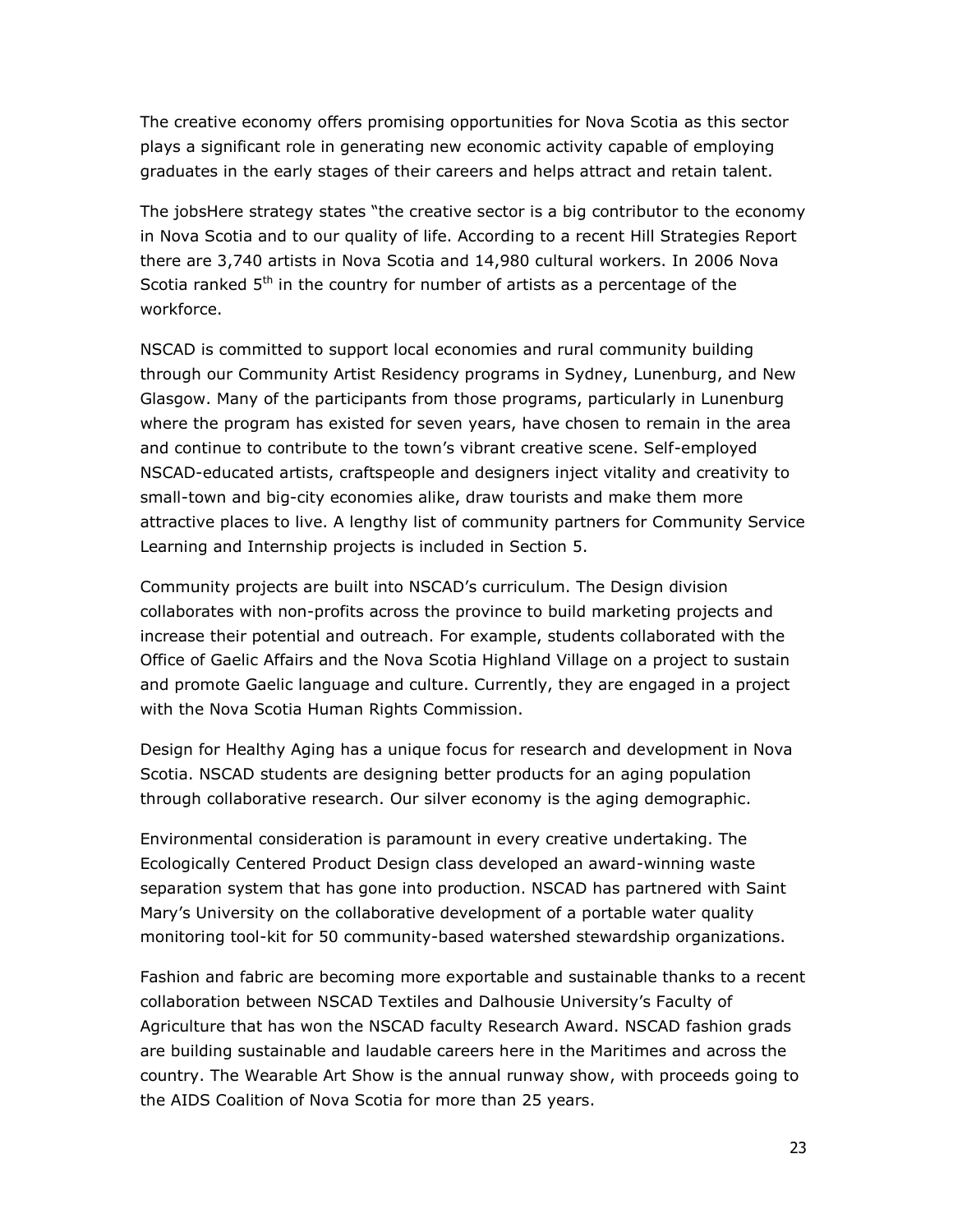NSCAD is the steward of heritage craftsmanship with the magnificent Dawson Collection that marries old world typology and printing with cutting-edge design production. The NSCAD printmaking facilities are among the best in the country with the finest of lithography, intaglio, relief and screen printing facilities.

The School of Extended Studies offers courses in all creative disciplines with 350 offered this year to more than 1,700 participants. Affordable access to art, design and craft provides upgrading opportunities for young and old alike.

NSCAD graduates are the backbone of the province's \$1.2 billion creative economy. NSCAD graduates are entrepreneurial and independent in spirit; in a NSCAD 2011 alumni survey by Corporate Research Associates, 40 per cent of graduates identified themselves as entrepreneurs and 87 per cent rated their NSCAD education as extremely or moderately relevant to their career. Their education provides critical thinking skills that allow for innovation to flourish. The characteristics of the cultural workforce include dynamism, professionalism and passion for their craft.

NSCAD's student population is 47 per cent Nova Scotian. NSCAD attracts a strong coterie of applicants from across the country and around the world. Many choose to remain in the province upon graduation and have been investing and working in the local economy. NSCAD graduates have knowledge intensive skill sets and are equipped with adaptive portfolios to meet the challenges of innovation and sustainability.

> There's quite an art community here, so it made the transition easy and appealing—it's tight knit and supportive. —Artist Kat Frick Miller (BFA 2009). After doing the year-long residency with the NSCAD-Lunenburg Community Studio Residency Program, the Brampton, Ont. native decided to stay in the Lunenburg area.

There's nothing like a university presence to energize a community. The residents, most from outside the province, bring their personalities, youth and interesting backgrounds with them and that's a good thing. The residency is clearly an enhancement to the Town of Lunenburg. —Senator Wilfred Moore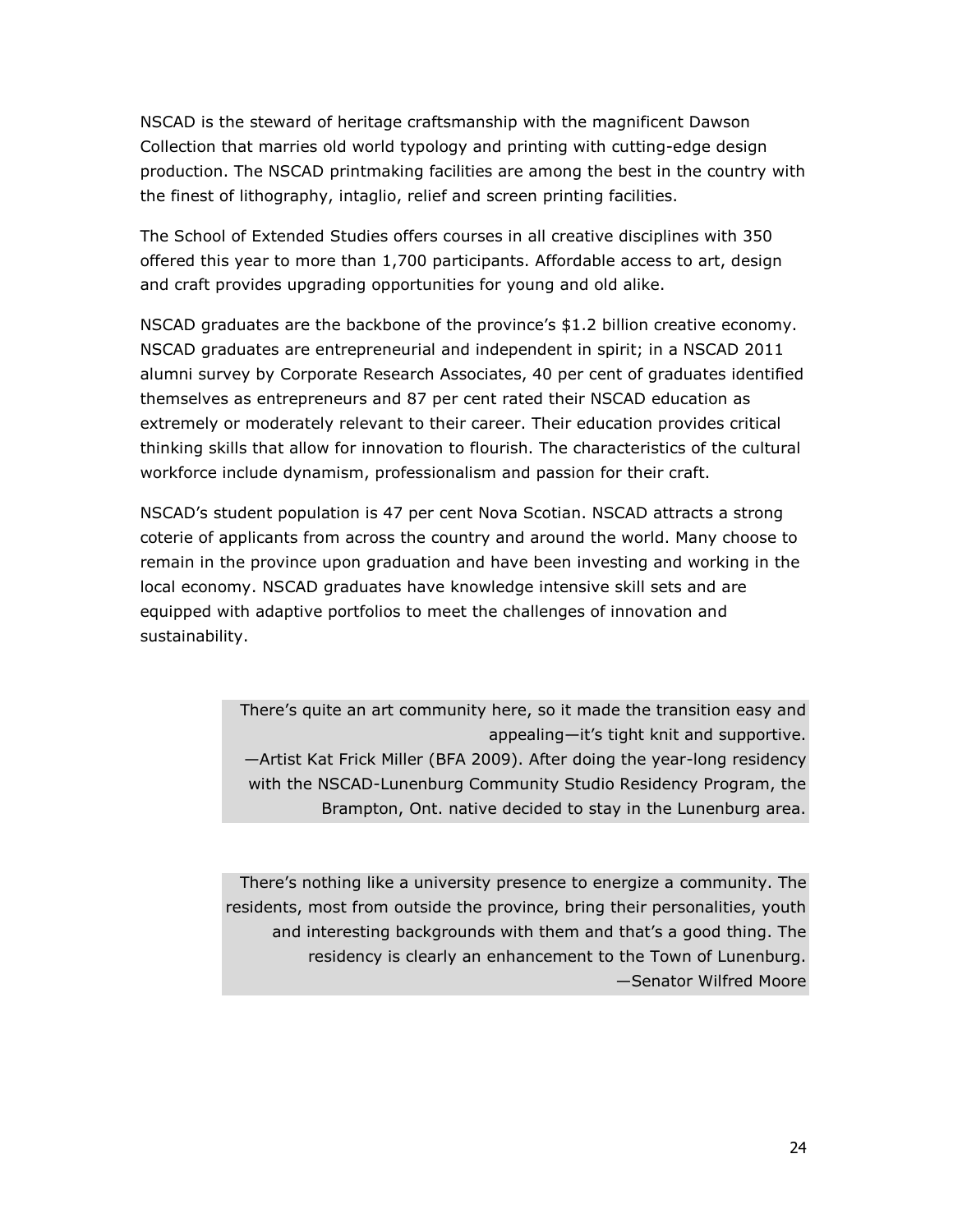The percentage of Canadians working in the culture sector who are self-employed (26%) is more than twice as high as the percentage of self-employed people in the overall economy (12%). NSCAD graduates not only work in the creative economy jobs, they create them.

There is ample evidence that every dollar invested in the arts and culture sector provides a strong return. According to the Conference Board of Canada, for every \$1 of real value-added GDP produced by Canada's cultural industries, roughly \$1.84 is added to the overall real GDP. The real value added output by culture sector industries was \$16 billion in 2007 or 3.8 per cent of canada's GDP. Closer to home the Cultural Statistics Program reports that the creative sector contributes 3 per cent to the GDP of Nova Scotia, or 5 per cent of all jobs.

The cultural sector gives strong returns on government funds: it has the unique ability to put funds to work within a very short period of time with low administrative costs. Even small investments in culture generally result in a rise in employment levels.

The Cultural Careers Council of Ontario claims that "artists may be models for the way we will be working in the future—independent, entrepreneurial, and more reliant on individual networks than conventional organizations."

In the new creative economic environment provided by digital technologies, artists are more than ever at the forefront of innovation and entrepreneurship. A large segment of the cultural sector is comprised of small and medium-sized businesses that are continually adapting to a changing market and evolving business models. To make a living in the cultural economy, cultural workers must develop entrepreneurial skills. Artists are entrepreneurs. The cultural businesses that they start play a significant role in rural and urban vitality.

Given the fact that Nova Scotia is blessed with a disproportionate level of artistic creativity with regards to its modest population, it is essential that the province invest in its formative cultural institution. Rooted in its increasing cultural diversity, local creativity is a non-polluting and inexhaustible natural resource helping to grow Nova Scotia's economy.

> Lunenburg is trying to reinvent itself as an arts destination. We fit right into their plan without even knowing it. —Designer Stephen Bishop (BDes 2001) opened the shop Dots & Loops on Lincoln Street in Lunenburg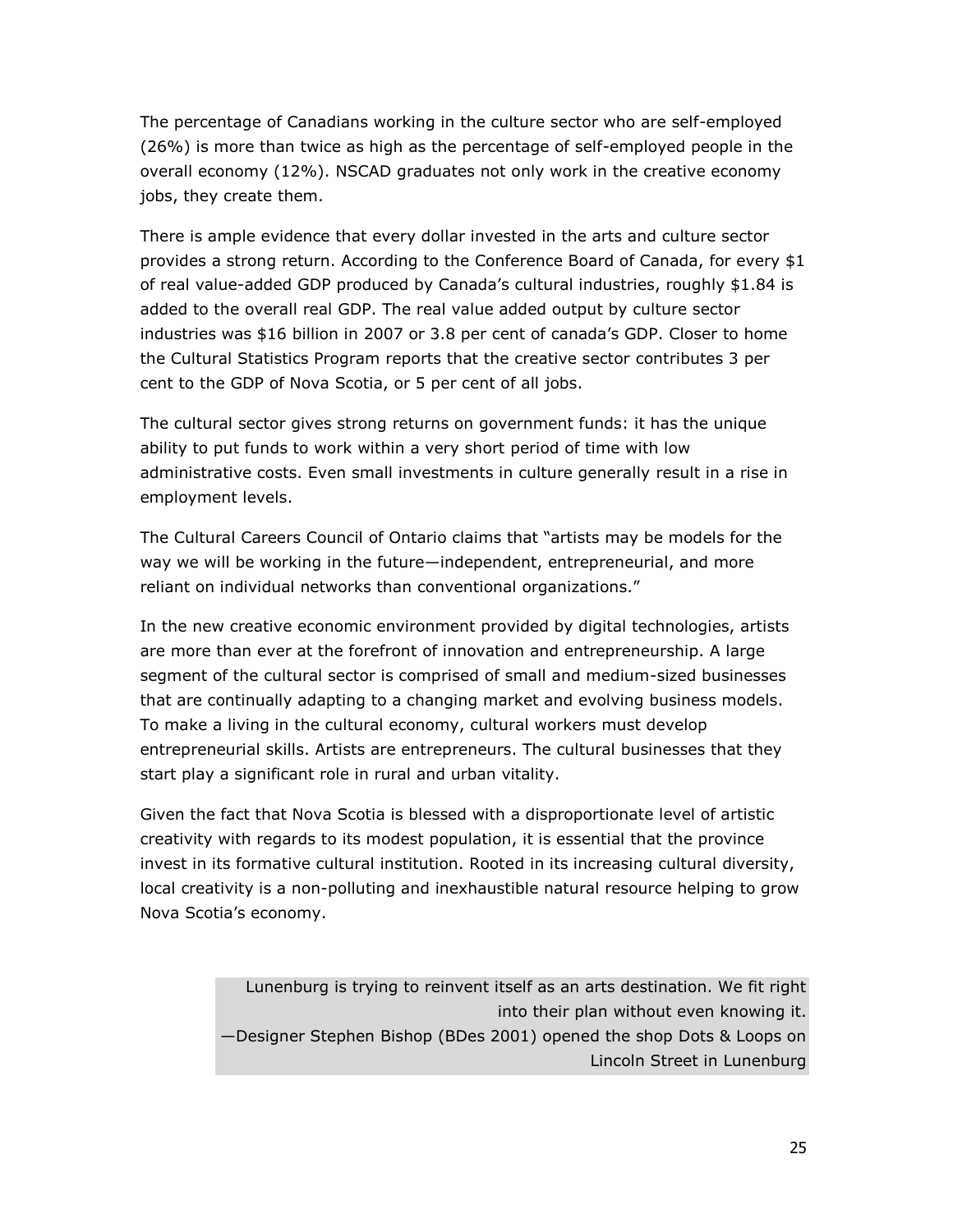### **7. Are there other areas that you wish to provide information about i.e., pension challenges, HR management, technology etc. which may have an impact, positive or negative, on the long term sustainability of your organization?**

NSCAD has made significant strides over the past three years to increase efficiencies and to reduce overall costs. One such initiative was the implementation of the Datatel ERP system in 2011.The Datatel ERP system is a fully integrated system linking student accounts and records to finance, payroll and human resources. Datatel is used by many universities across the country including Acadia, Mount Saint Vincent University, University of Prince Edward Island, Saint Thomas University, and Mount Allison in the Atlantic Region. NSCAD has partnered with these universities for information sharing and joint training initiatives. This system was a significant investment for NSCAD, but has had positive return on investment with a reduction in administrative staffing of 28 per cent through the efficiencies gained by having a fully integrated system with more robust automation. This ERP system has vastly improved the quality and timing of reporting for key stakeholders as well as organizational controls.

> So much of what I learned at art school I continue to reflect on. Things like the motivation to make art and the honesty you need to approach it, those are the kinds of things I'm talking about. Being at NSCAD helped me to discover the values that I appreciate so much. —Novelist Ben Stephenson (BFA 2010)

In order to further reduce costs through efficiencies and to mitigate risks, NSCAD is an early adopter in the provincial higher education sector with respect to moving server infrastructure to an external service provider. NSCAD believes server maintenance is a commodity service that can be done more effectively and efficiently by a specialist agency. In December 2012, NSCAD entered into a contract with IAI to outsource the management of its servers. This arrangement will save money. NSCAD will no longer need to make capital investments in servers and staff time can be re-directed to more value added activities. This out-sourcing will also provide benefits in improved data security, lower technology costs, greener use of technology, lower business risk, improved disaster recovery, and improved back-up and maintenance efficiencies. In addition, NSCAD is moving to outsource its donor and alumni relations database and server. NSCAD is currently weighing the pros and cons of outsourcing Datatel ERP support which could enable NSCAD to reduce administrative IT resources by 33 per cent.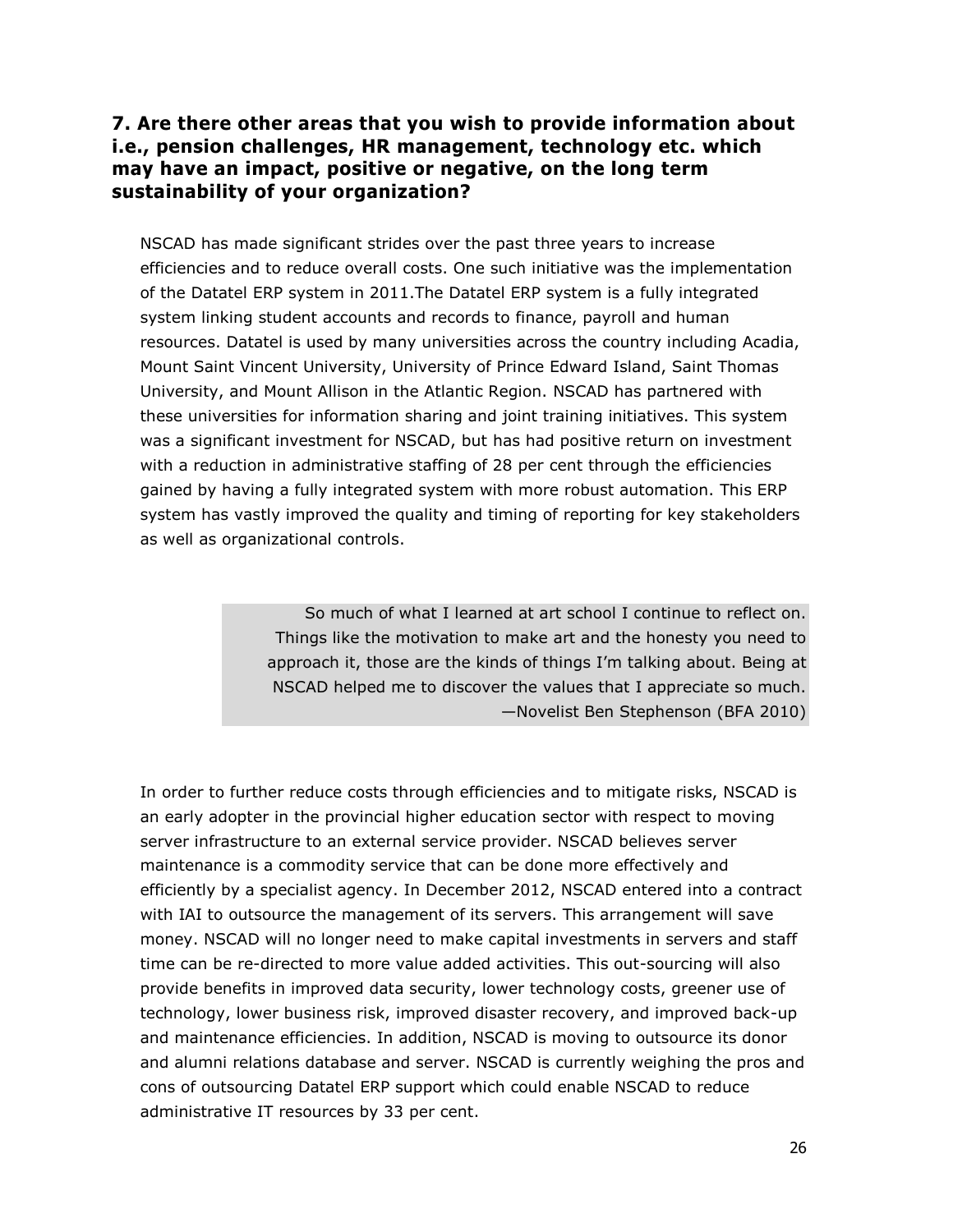The university has made investments in energy efficiency measures at all three campuses with the installation of energy efficient lighting, conversion to natural gas, and new heritage approved window replacements that have reduced energy costs by 10per cent since 2008. NSCAD has also invested in new hard wired and wireless infrastructure at all three campuses to respond to student and pedagogical needs.

NSCAD has a defined contribution pension plan. This plan structure has the benefit of not creating unfunded pension deficits for the university, however pension benefits for employees have not been as robust in recent years (as compared to those with a defined benefit pension plan) which we believe maybe causing some employees to delay their retirement.

In March of 2012, NSCAD submitted a Framework for Sustainability plan to the Province. This plan was designed to reduce NSCAD's deficits so that it could achieve sustainability in both the short and long term. NSCAD has implemented Plan A in the Framework for Sustainability plan which has involved reducing under capacity, courses, implementing an operating budget rollback, and strategically not filling some positions at the university as natural attrition has occurred. With the implementation of Plan A, NSCAD was able to reduce its budgeted deficit from \$2.4 million to \$1.36 million (or 43 per cent) in 2012–13. NSCAD is planning to further reduce its deficit in fiscal 2013–14. Progress has been made despite a 10 per cent reduction in the operating grant over the past three years while absorbing annual cost escalation in the range of three to six percent in many areas of the university. If NSCAD's operating grant had not been reduced by \$865,779, NSCAD would be very close to having a balanced budget in 2013–14. Based on our current enrollment projections NSCAD cash deficit is expected to be under \$500,000 in 2015–16, and for the following three fiscal years.

NSCAD is still waiting official word on significant aspects of the plan, for example whether the Province will enable NSCAD to charge higher fees for graduate programs similar to other universities in Canada. Currently NSCAD charges the same tuition for both undergraduate and graduate programs. NSCAD is also awaiting word on whether the university can implement a tuition reset to bring NSCAD tuitions in line with the average rates charged by the other Nova Scotia universities. Finally, NSCAD is awaiting word on whether the Province will fund either a grant or through a SOFI loan or an ERIP plan so that NSCAD can reduce its workforce through early retirements. NSCAD's plan for ERIP has a robust and quick return on investment. If NSCAD gains support for these three key pillars of the Framework for Sustainability plan, NSCAD can achieve a balanced budget and will continue to systematically reduce its debt burden over the next few years and allow the institution to regain financial stability.